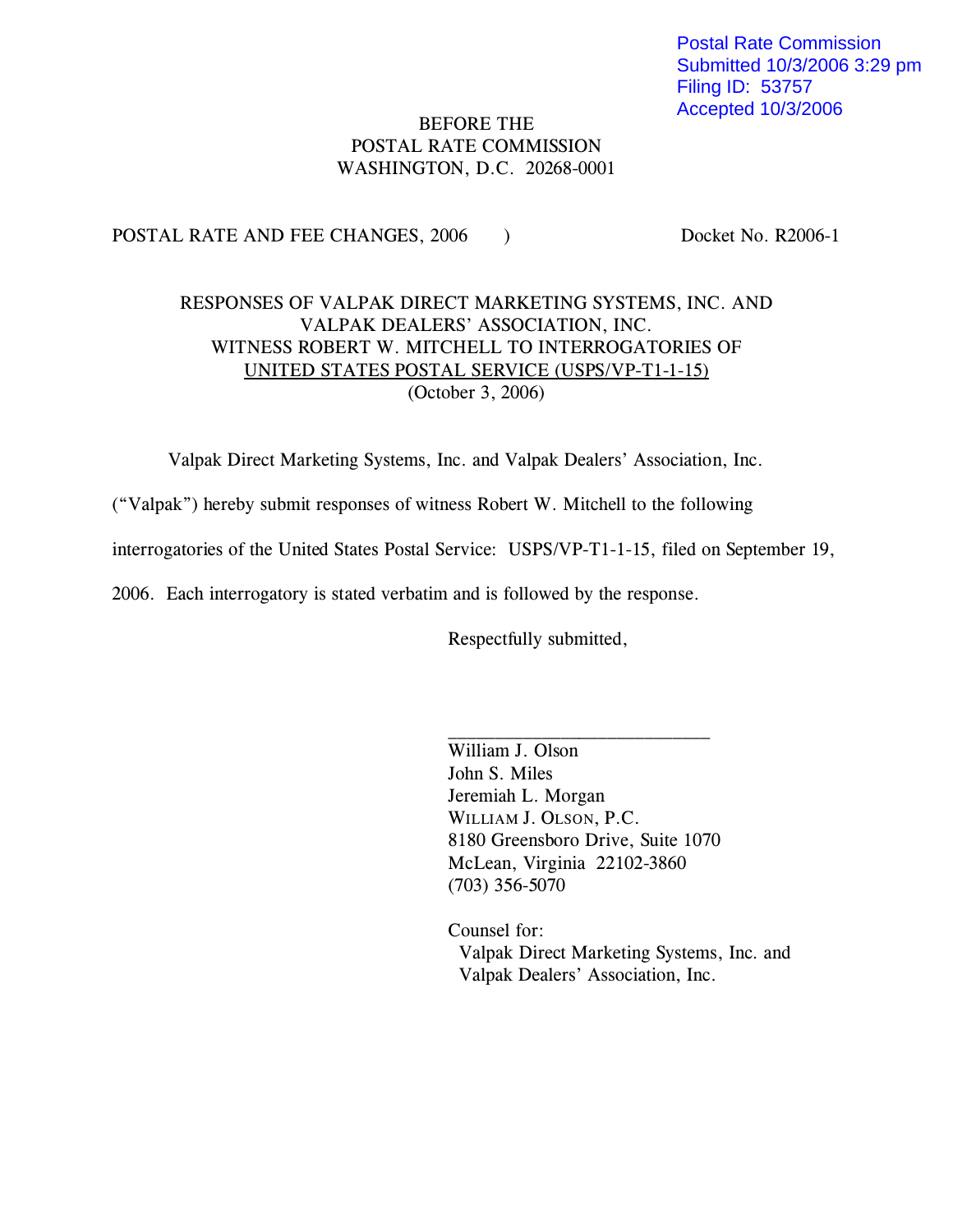#### **USPS/VP-T1-1.**

- (a) Please confirm that, under your proposed pricing a Standard Mail Regular per piece. If not confirmed, please supply the correct proposed rate.
- Please confirm that, under your proposed pricing a Standard Mail ECR Basic (b) Please confirm that, under your proposed pricing a Standard Mail ECR Basic piece-rated letter entered at the DSCF would pay 14.9 cents per piece. If not confirmed, please supply the correct proposed rate.
- Please confirm that the rate difference between the above two letters is 3.3 cents. (c) Please confirm that the rate difference between the above two let per letter. If not confirmed, please supply the correct difference.
- Is it your view that the rate difference confirmed or supplied in part (c) would (d) Is it your view that the rate difference confirmed or supplied in part (c) would be sufficient to cause some letters to migrate from Standard Mail automation to ECR basic if the mail preparation rules are the same as they are today? If you do not agree, please explain fully why you think that no letters would migrate.
- If your response to part (d) is other than an unqualified negative, please explain (e) If your response to part (d) is other than an unqualified negative, please explain what the revenue, cost and contribution impacts of this migration would be and describe how you took these impacts into account in preparing your alternative rate proposals. rate proposals.

#### Response:

#### Confirmed.  $\sum_{i=1}^{n}$

- $\left( \begin{array}{cc} 0 & 0 \\ 0 & 0 \end{array} \right)$
- $\ddot{\cdot}$
- (d-e) Certainly "some" letters would migrate. However, consistent with the testimony of Postal Service witness Tolley in Docket No. MC95-1, the cross elasticity between Regular and ECR is generally considered to be low. This was one of the factors considered when the ECR subclass was created. See the  $\alpha$  discussion of the Commission in its Opinion in that case, p. V-174,  $\parallel$  5425.

The usual approach is to set rates on defensible bases, typically involving costs and the ratesetting policies of the Act, as developed and applied by the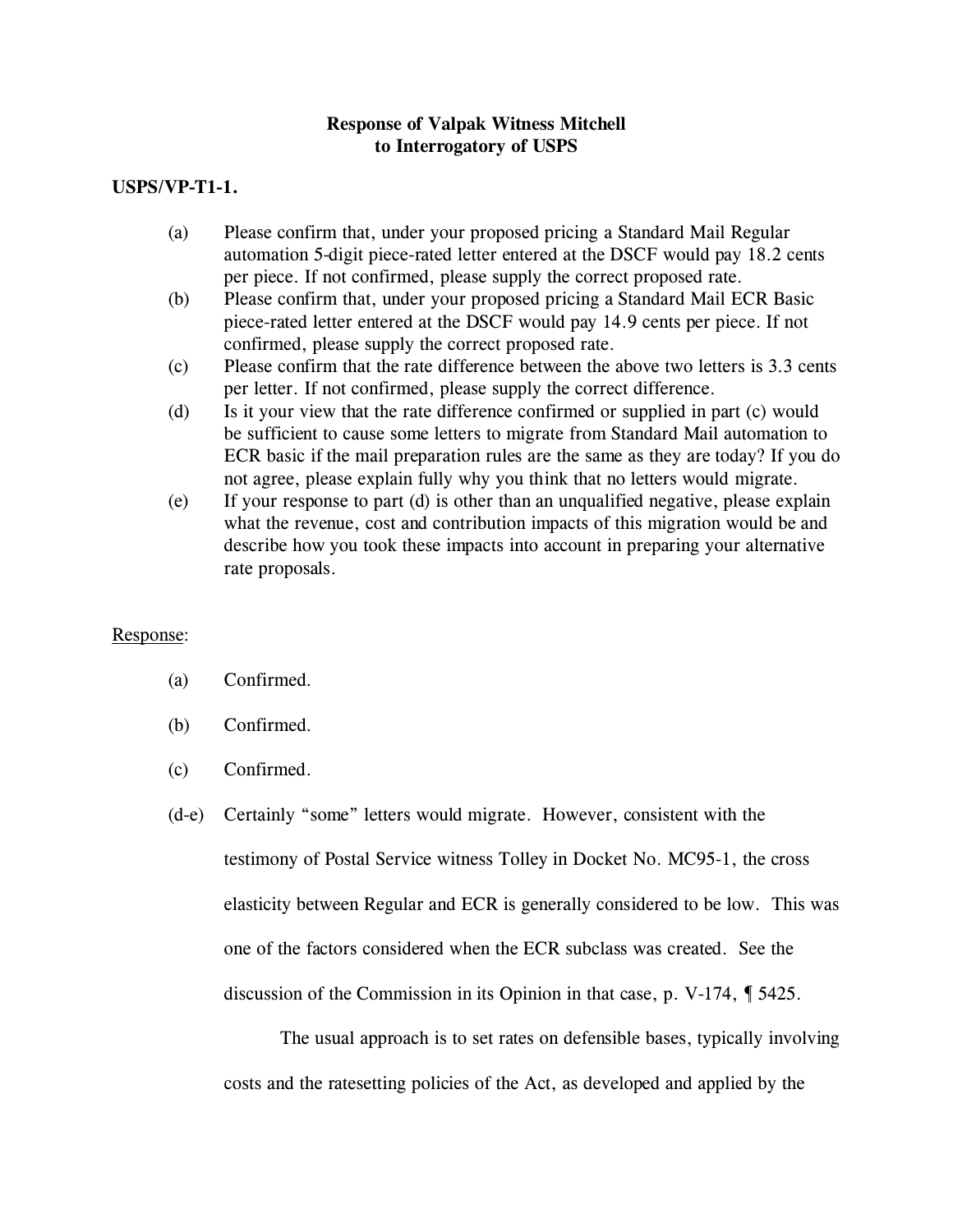Commission, and then to allow mailers to choose what is best for them.  $\mathcal{L}_{\mathbf{r}}$  and the keeping matrix in one category or another runs counter to the reasoning that should underlie the rates, and is not acceptable the rates,  $\sigma$ practice. See the Commission's discussion of this matter in its Opinion in Docket No. MC95-1, pp. V-161-62, ¶ 5388.

Some pieces once using carrier route rates have undoubtedly migrated to the 5-digit automation category in Regular, due to lower rates there, and some  $\sum_{i=1}^{n}$  the same pieces migration finding the density requirement. pieces and their cost characteristics, I agree that adjustments could be made, as is sometimes done. Short of that, as is also done, the rates are developed based on current billing determinants and the future is allowed to occur. New volumes and estimates of new costs will become available to support realignment later.

In the instant docket, a considerable number of rate and classification adjustments are on the table. Detailed estimates of mailer responses and cost effects are sometimes rough and sometimes unavailable. Some changes will improve the Postal Service's finances and some will not. The net effect can be recognized in the next omnibus case. This reduces somewhat the accuracy of  $t$  the breakeven estimate for any specific test year, but it is not increased with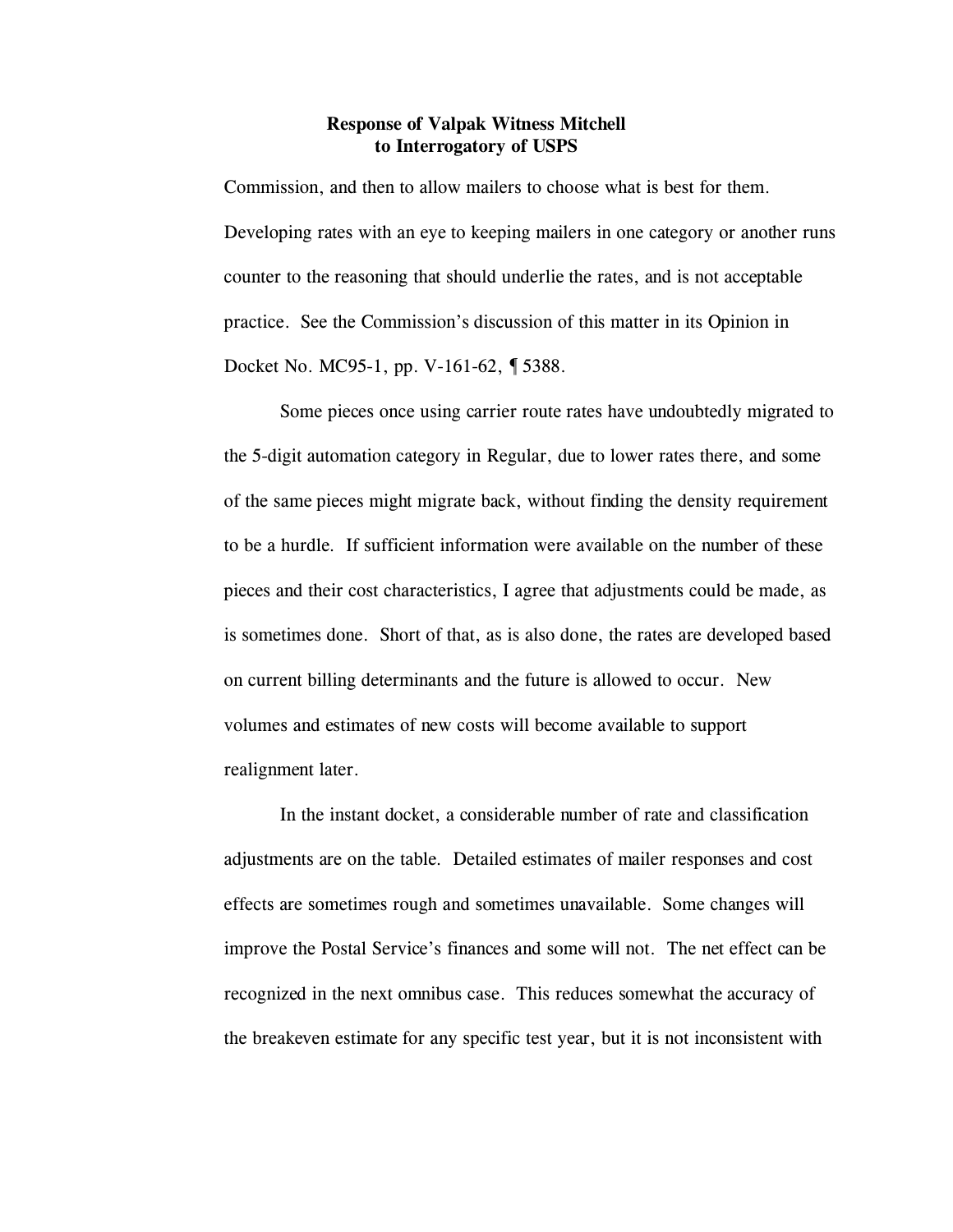any notion of longer-term breakeven. We should be very careful not to let an

interest in this type of accuracy stop progress toward improved rates.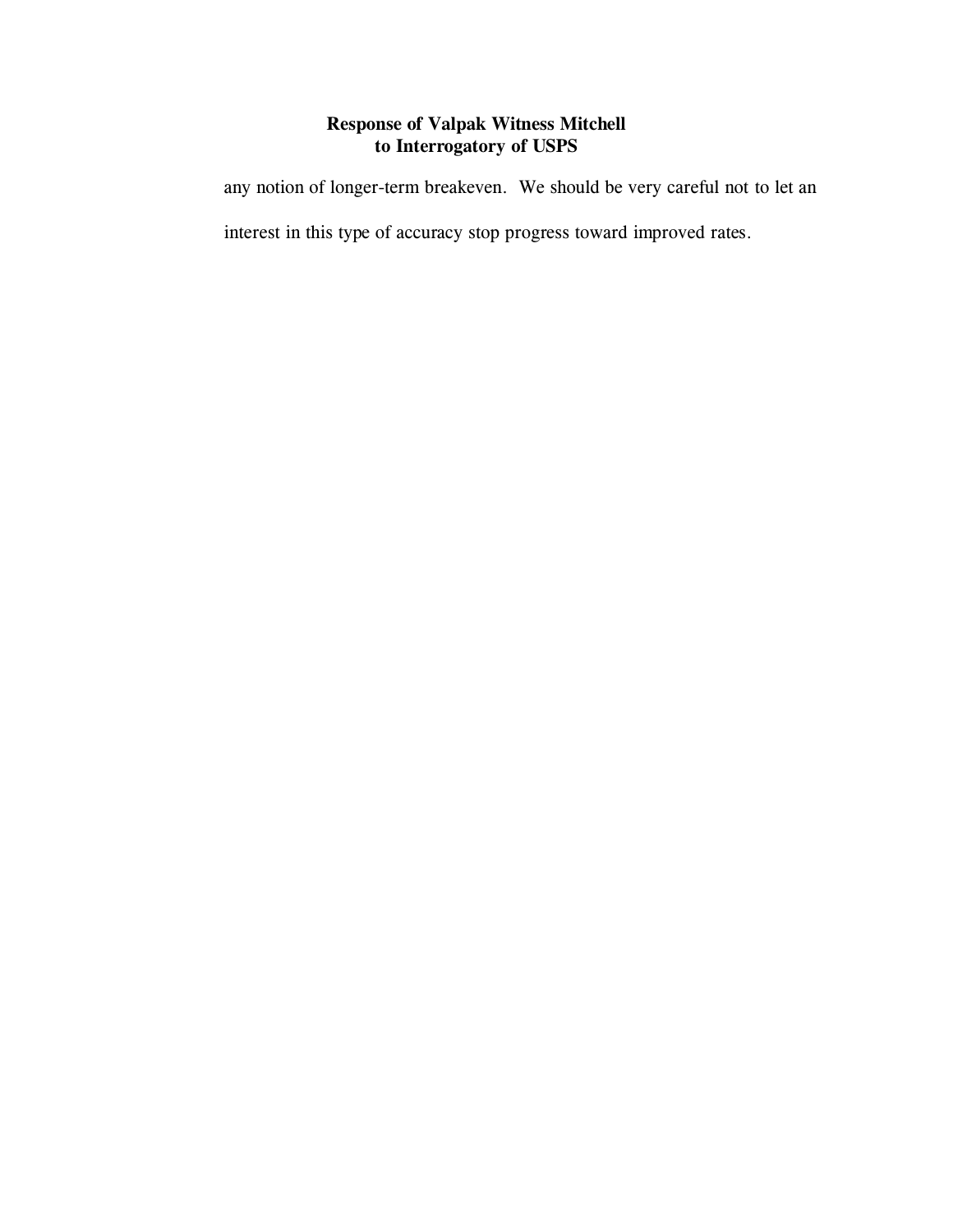# **USPS/VP-T1-2.**

- (a) Please confirm that, under your proposed pricing a Standard Mail Regular per piece. If not confirmed, please supply the correct proposed rate.
- Please confirm that, under your proposed pricing a Standard Mail ECR Basic (b) Please confirm that, under your proposed pricing a Standard Mail ECR Bas piece-rated flat entered at the DSCF would pay 17.2 cents per piece. If not confirmed, please supply the correct proposed rate.
- Please confirm that the rate difference between the above two flats is 17.3 cents. (c) Please confirm that the rate difference between the above two f<br>per flat. If not confirmed, please supply the correct difference.
- Is it your view that the rate difference confirmed or supplied in part (c) might (d) Is it your view that the rate difference confirmed or supplied in part (c) might induce some mailers to migrate the flats from Standard Mail automation to ECR Basic by sending duplicate mail pieces or otherwise padding their mailing lists to qualify for the ECR rates? If you do not agree, please explain fully why you think that no pieces would migrate.
- If your response to part  $(d)$  is other than an unqualified negative, please state (e) If your response to part (d) is other than an unqualified negative, please state whether you believe that all migrating flats possess the demand and market characteristics that the Commission had in mind when it recommended ECR as a separate subclass. Please explain your answer.
- If your response to part  $(d)$  is other than an unqualified negative, please state (f) If your response to part (d) is other than an unqualified negative, please state will increase or reduce Postal Service costs if the Postal Service transitions to automated flat sequencing? Please explain your answer.
- If your response to part (d) is other than an unqualified negative, please explain (g) If your response to part (d) is other than an unqualified negative, please explain what the revenue, cost and contribution impacts of this migration would be and describe how you took these impacts into account in preparing your alternative  $\frac{d}{dt}$  is the set of  $\frac{d}{dt}$  into account in preparing  $\frac{d}{dt}$  in proposition in preparing  $\frac{d}{dt}$ rate proposals.

#### Response:

- Confirmed.  $\ddot{\phantom{a}}$
- $\ddot{\phantom{a}}$
- Confirmed.  $\left(\frac{c}{c}\right)$  Confirmed.
- (e) In response to any schedule of rates, mailers can be expected to make

adjustments, including the possibility of gaming the system. Some mailers

might be in a position to do the latter here. Several things can be said.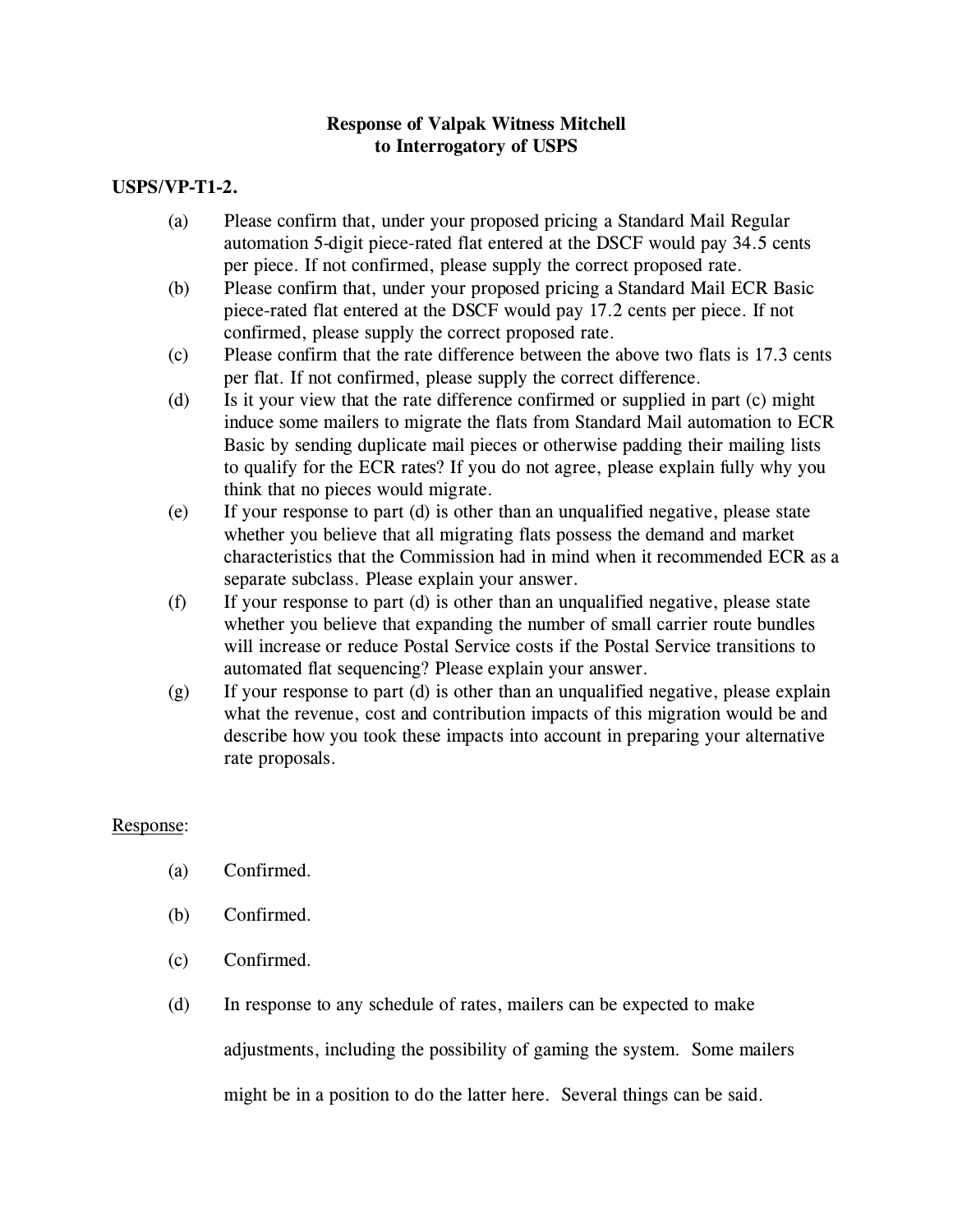(1) Mailers generally have far more invested in a piece of mail than just the postage. One mailer told me that he had about 70 cents in each mailpiece,  $\sigma_{\rm F}$  and  $\sigma_{\rm F}$  consideration. (2) Eq. pieces have line-of-travel requirements. The Postal Service considers now, and would consider in the future, how these requirements are written and applied. It might choose not to allow duplicate pieces to the same address. Also, mailers might have no interest in having recipients receive duplicates. (3) Mailers could seek out addresses not currently on the more list. The more list of the more list. The underline  $\mathcal{L}$ addition, the response rates might be non-existent for such addresses and some mailers might have a preference against non-target recipients receiving their mailpieces. Similarly, some recipients might be averse to receiving such materials. (4) The Postal Service would have to evaluate the profitability of the additional pieces. Usually, firms and organizations are happy to have more business. Whether the Postal Service would assume the migrating pieces have the average costs of their categories, as it has done in some NSAs, is open to question, but the costs available for ECR flats are much lower than the costs for 5-digit automation flats. Another factor would involve the question of elasticities — some of the mailers receiving lower postage could decide to mail even more pieces, resulting in a net gain. In short, the problem may not exist in

significant degree, and it could be a good thing instead of a bad one.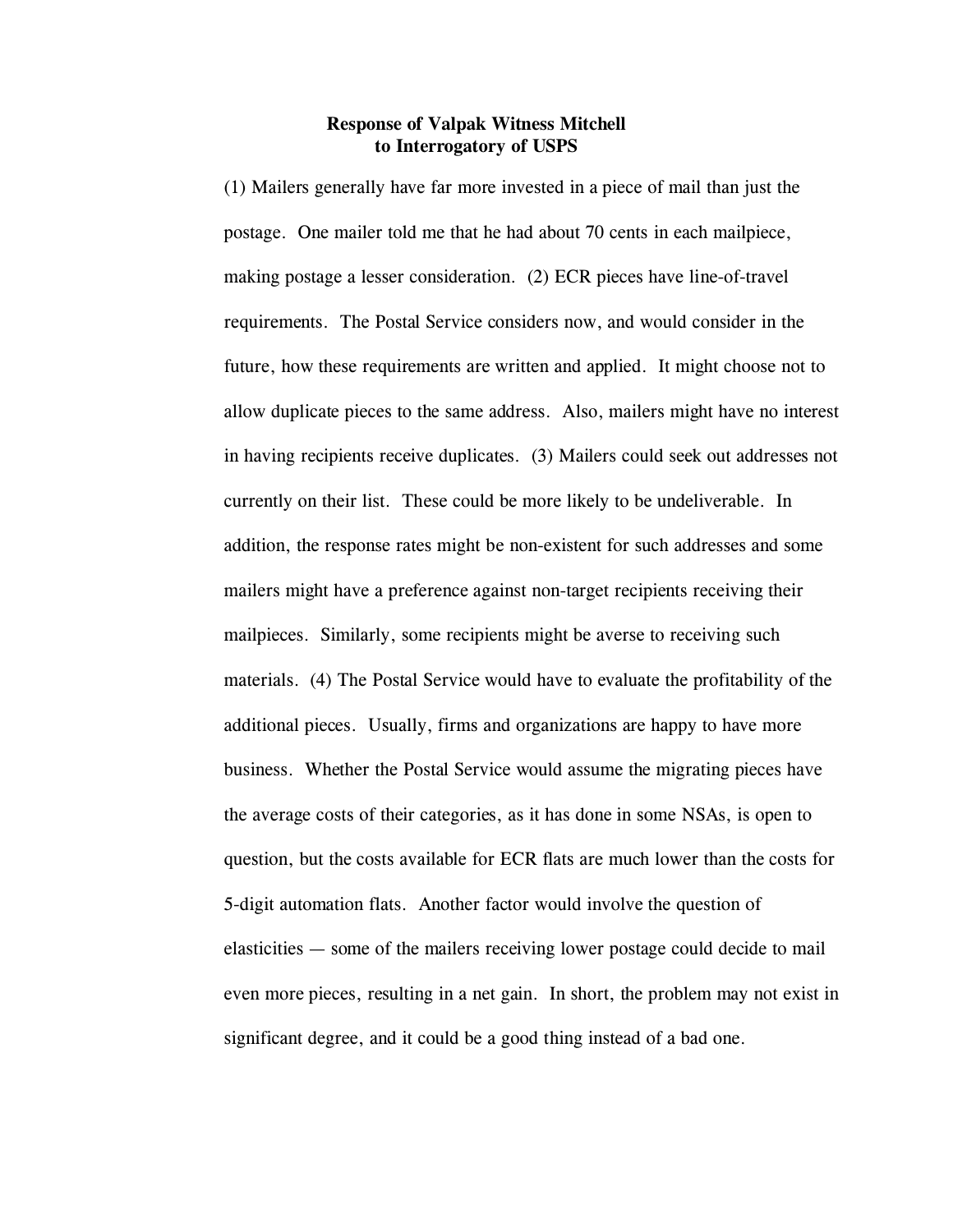- (e) I agree that the demand and market characteristics, on average, of 5-digit automation flats might be different from the demand and market characteristics, on average, of ECR flats. In fact, they might be *expected* to be different, since they are components of larger categories that are understood to be different. A lack of perfect uniformity always exists, however, in any classification scheme. The fact that it might exist here showed not stop otherwise appropriate ratesetting.
- (f) The question of what happens under flats sequencing is an interesting one, but one on which no data and very little analysis are available. See responses of Postal Service witness Coombs to AMZ/USPS-T44-1(c), VP/USPS-T44-4(c), 14, and 18(d), and NAA/USPS-T44-8, 9, 10, and 11. Both costs and preparation requirements would be expected to change, making a great deal of current data inapplicable. I have no assessment to provide.
- (g) Please see my discussion of a similar issue in USPS/VP-T1-1(d-e).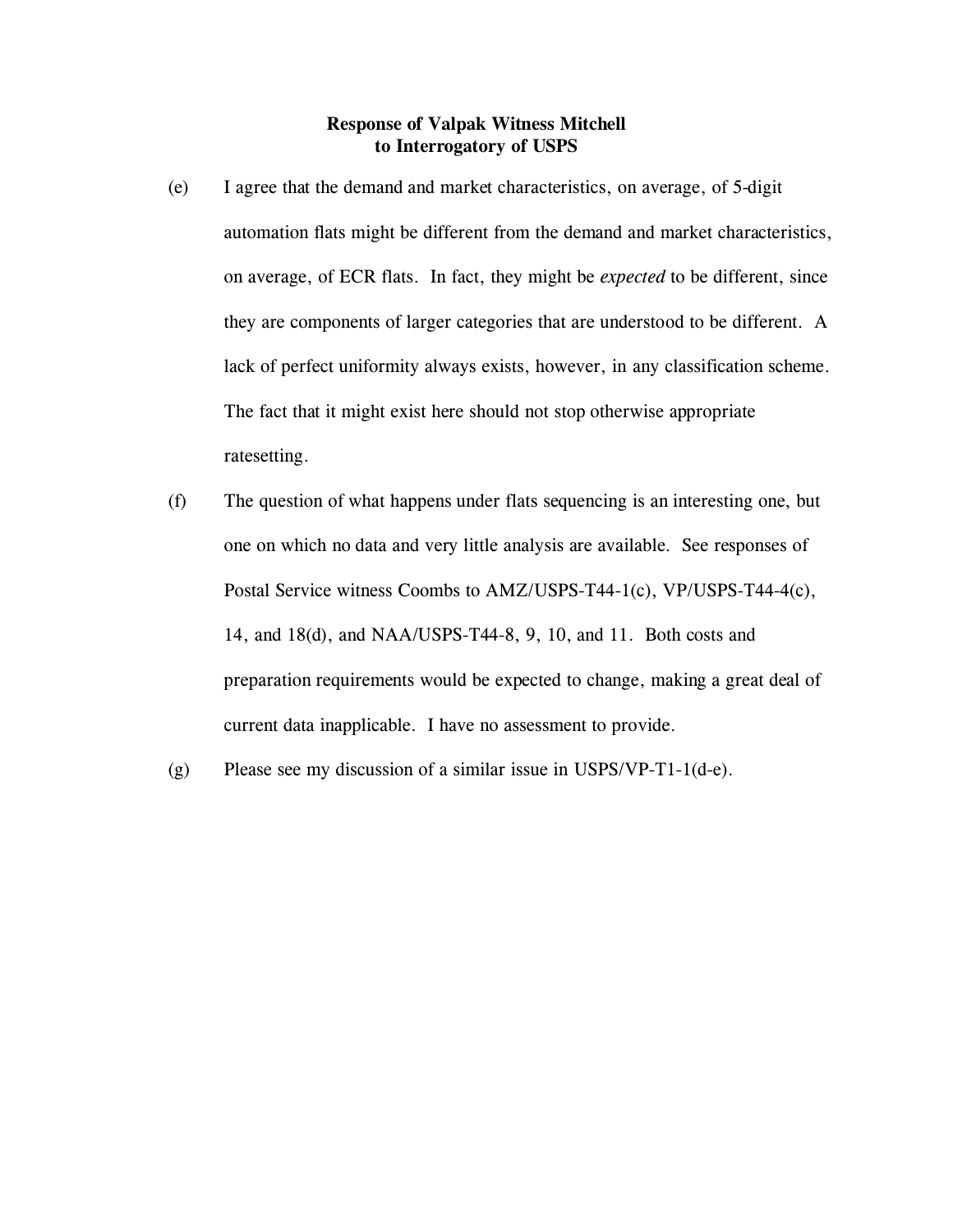# **USPS/VP-T1-3.**

- (a) Please confirm that, under your proposed pricing a Standard Mail Regular per piece. If not confirmed, please supply the correct proposed rate.
- Please confirm that, under your proposed pricing a Standard Mail ECR (b) Please confirm that, under your proposed pricing a Standard Mail ECR<br>Automation Basic piece-rated letter entered at the DSCF would pay 12.9 cents per piece. If not confirmed, please supply the correct proposed rate.
- Please confirm that the rate difference between the above two letters is 5.3 cents. (c) Please confirm that the rate difference between the above two letter between the above two letters is 5.3 cents in 5.3 cents is 5.3 cents in 5.3 cents is 5.3 cents in 5.3 cents in 5.3 cents in 5.3 cents in 5.3 cents in
- Please confirm that you propose that the Commission recommend that Standard (d) Please confirm that you propose that the Commission recommend that Standard Mail ECR Automation Basic rates be available to otherwise qualified letters addressed to all ZIP Codes and not be restricted to specific destinations as is currently the case.
- Is it your view that the rate difference confirmed or supplied in part (c) would (e) Is it your view that the rate difference confirmed or supplied in part (c) would ECR basic if the mail preparation rules are the same as they are today? If you do not agree, please explain fully why you think that no letters would migrate.
- If your response to part (e) is other than an unqualified negative, please state (f) If your response to part (e) is other than an unqualified negative, please state to the current volume of ECR Automation Basic letters? If you did not estimate the volume of letters that would migrate as the result of your alternative rate proposals, explain why not.
- If your response to part (e) is other than an unqualified negative, please explain (g) If your response to part (e) is other than an unqualified negative, please explain what the revenue, cost and contribution impacts of this migration would be and describe how you took these impacts into account in preparing your alternative  $\frac{d}{dt}$  is the set of  $\frac{d}{dt}$  into account in preparing  $\frac{d}{dt}$  in proposition in preparing  $\frac{d}{dt}$ rate proposals.

#### Response:

- $\sum_{i=1}^{n}$
- Confirmed.  $\left( \begin{array}{cc} 0 & 0 \\ 0 & 0 \end{array} \right)$
- Confirmed.  $\ddot{\cdot}$
- (d) Not confirmed. Please see page 126 of my testimony, VP-T-1, lines 12-21. My suggestion is that the Commission "consider" such a classification, but I do not propose that the Commission recommend it. My hope is that if the Commission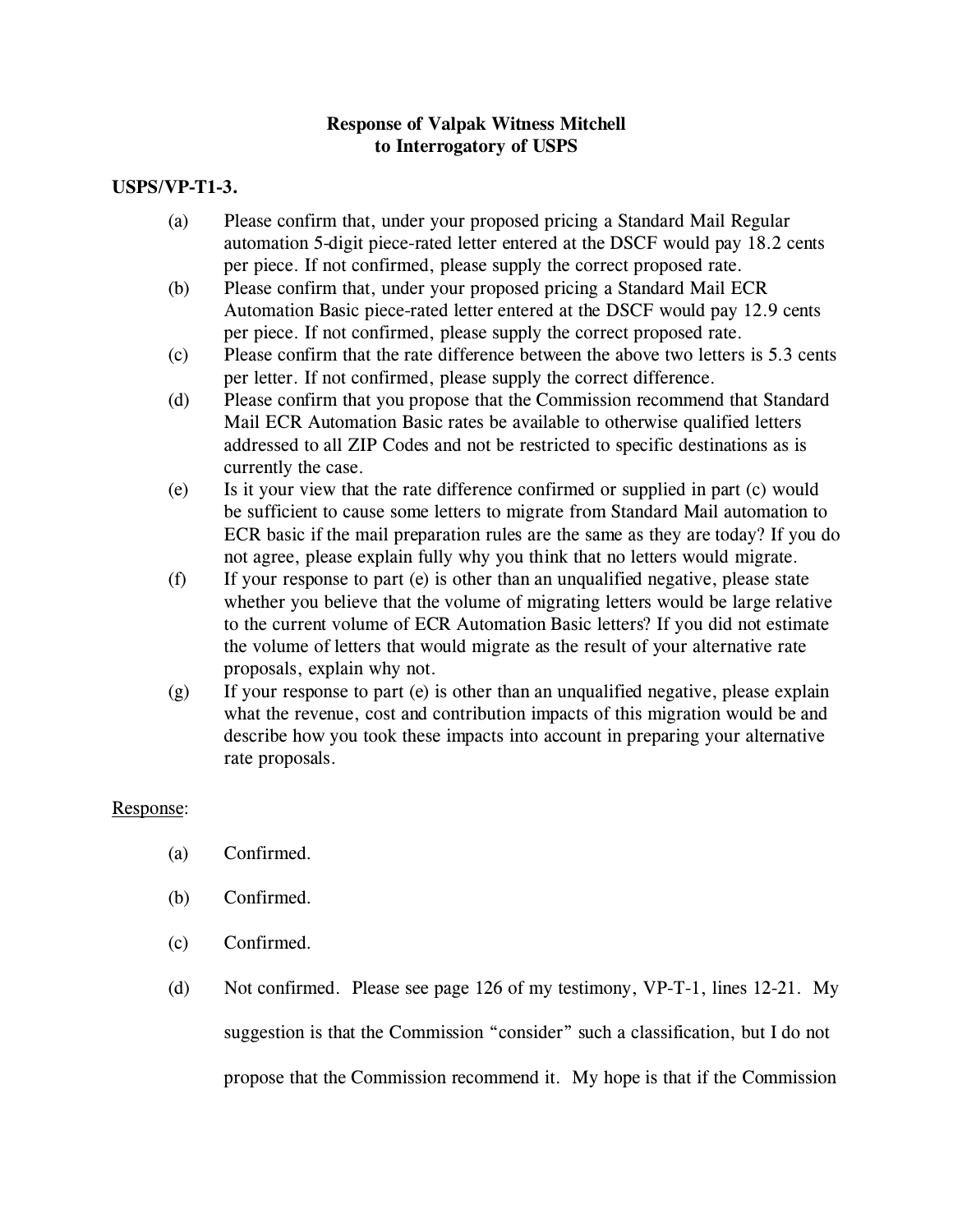finds potential merit in such a classification, it will note such, and the Postal

(e, f, and g) Not applicable.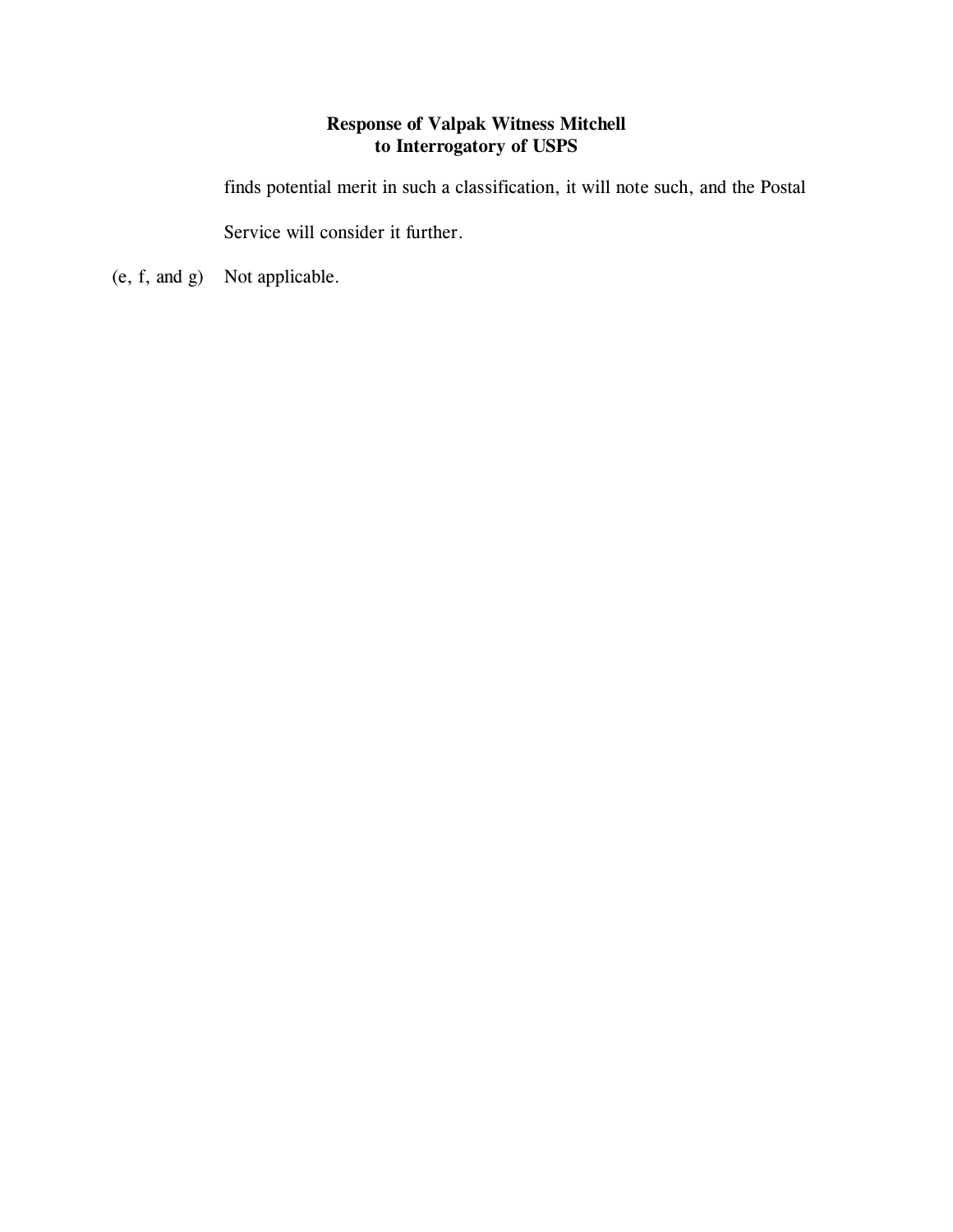# **USPS/VP-T1-4.**

 $\frac{1}{2}$  Standard Mail nieces shown in the table below: Standard Mail pieces shown in the table below;

|                                                             | 3         | 5        | 8                             | 14       |
|-------------------------------------------------------------|-----------|----------|-------------------------------|----------|
|                                                             | ounce     | ounce    | ounce                         | ounce    |
| <b>Standard Mail Regular</b>                                |           |          |                               |          |
| <b>Automation 5-digit, DSCF Letter</b>                      | 5.2%      |          |                               |          |
| <b>Automation 5-digit, DSCF Flat</b>                        | $39.1\%$  | 29.8%    | 19.7%                         | $10.2\%$ |
| <b>Nonmachinable 3-digit DSCF Parcel</b>                    | 55.9%     | 49.9%    | 41.9%                         | 31.9%    |
| <b>Machinable DBMC Parcel-Barcoded</b>                      |           |          | 73.4%                         | 62.2%    |
| NFM--3-digit DSCF                                           |           |          | 169.0% 141.7% 113.0%          | 85.7%    |
| <b>Standard Mail ECR</b>                                    |           |          |                               |          |
| <b>Basic DSCF Letter</b>                                    | $-15.8\%$ |          |                               |          |
| <b>Saturation DSCF Letter</b>                               | $-24.8%$  |          |                               |          |
| <b>Basic DSCF Flat</b>                                      | $-2.8\%$  | $-3.5\%$ | -4.9%                         | $-6.1\%$ |
| <b>Saturation DSCF Flat (On-piece</b><br><b>Addressed</b> ) |           |          | $-14.2\%$ $-12.3\%$ $-11.0\%$ | $-9.9\%$ |
|                                                             |           |          |                               |          |

#### Response:

With three exceptions, I confirm the data in your table. For saturation 3-ounce flats (with address on piece), I get -14.8 percent. For the line for machinable parcels entered at the DBMC (barcoded), you do not specify the presort level. Under the assumption that the pieces are BMC presorted, are currently paying the basic rate, and are currently paying the residual shape surcharge, I get 53.4 percent for the 8-ounce pieces and 47.9 percent for the 14-ounce pieces.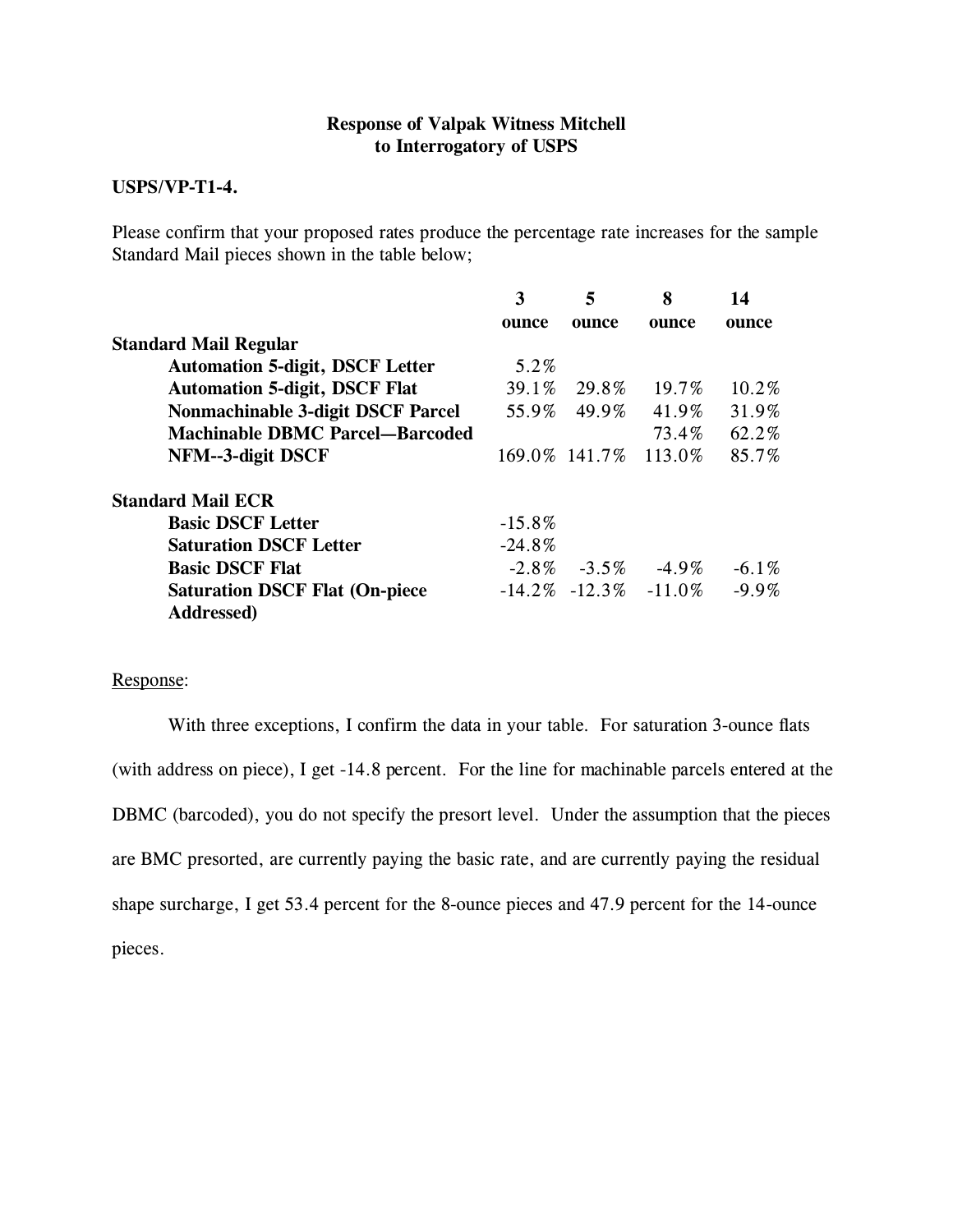# **USPS/VP-T1-5.**

- Please refer to page 105 of your testimony.<br>
(f) Please explain if your use of the term "Stigler's second definition" of price discrimination is intended to assert that Professor Stigler adopted this definition in his work, or endorsed this definition's use in preference to "Stigler's first definition" of price discrimination in some or all applications.
	- If you do assert that Professor Stigler adopted or endorsed the second definition (g) If you do assert that Professor Stigler adopted or endorsed the second definition in preference to the first for some purposes, please give examples and citations of this preferred use. of this preferred use.

#### Response:

 $\sum_{i=1}^n a_i$  and a section contains a section  $\sum_{i=1}^n a_i$  section section section section sections.

Those designations are maintained here.

(f-g) The reference is to Professor Stigler's introductory text, *The Theory of Price*.

 $\mathcal{A}$  part of a discussion of prices differing from costs, he tightens are different somewhat by dropping a footnote, with equations. He says "[o]ur definition of discrimination turns upon the" question of whether the ratios of price to marginal cost (the cost coverages, in postal parlance) are the same. Then, in the same footnote, in what I called his "second definition," he says "[s]ome economists prefer the slightly different definition that prices are discriminatory if the difference in price is not equal to the difference in marginal cost," which is the same as the products having the same per-piece contribution. He goes on to point out that the first definition has implications concerning the efficiency of resource allocation, which is an important issue throughout his book. Otherwise, there is no particular sense in which he "adopts" one definition or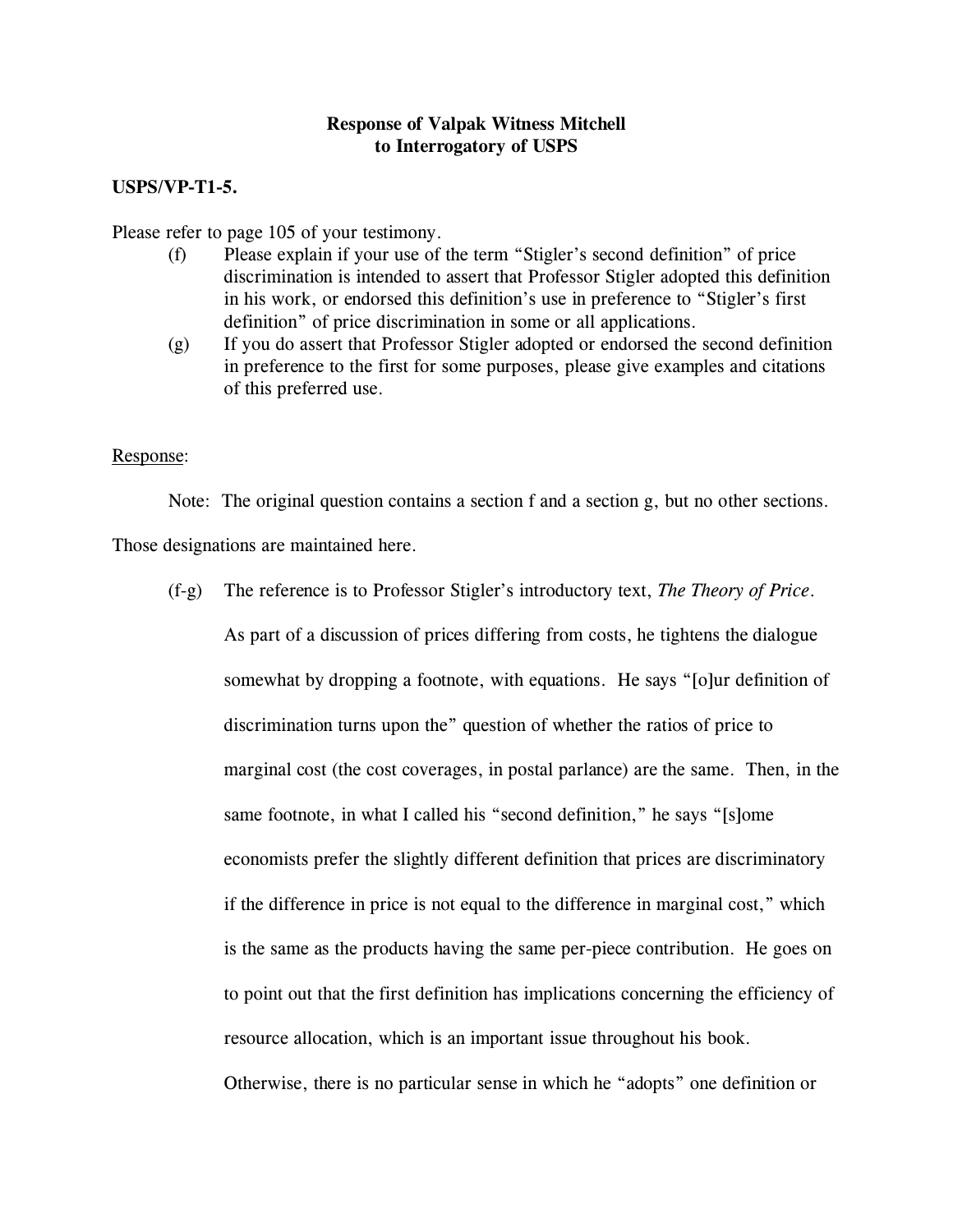the other, and he does not specify conditions under which the second one might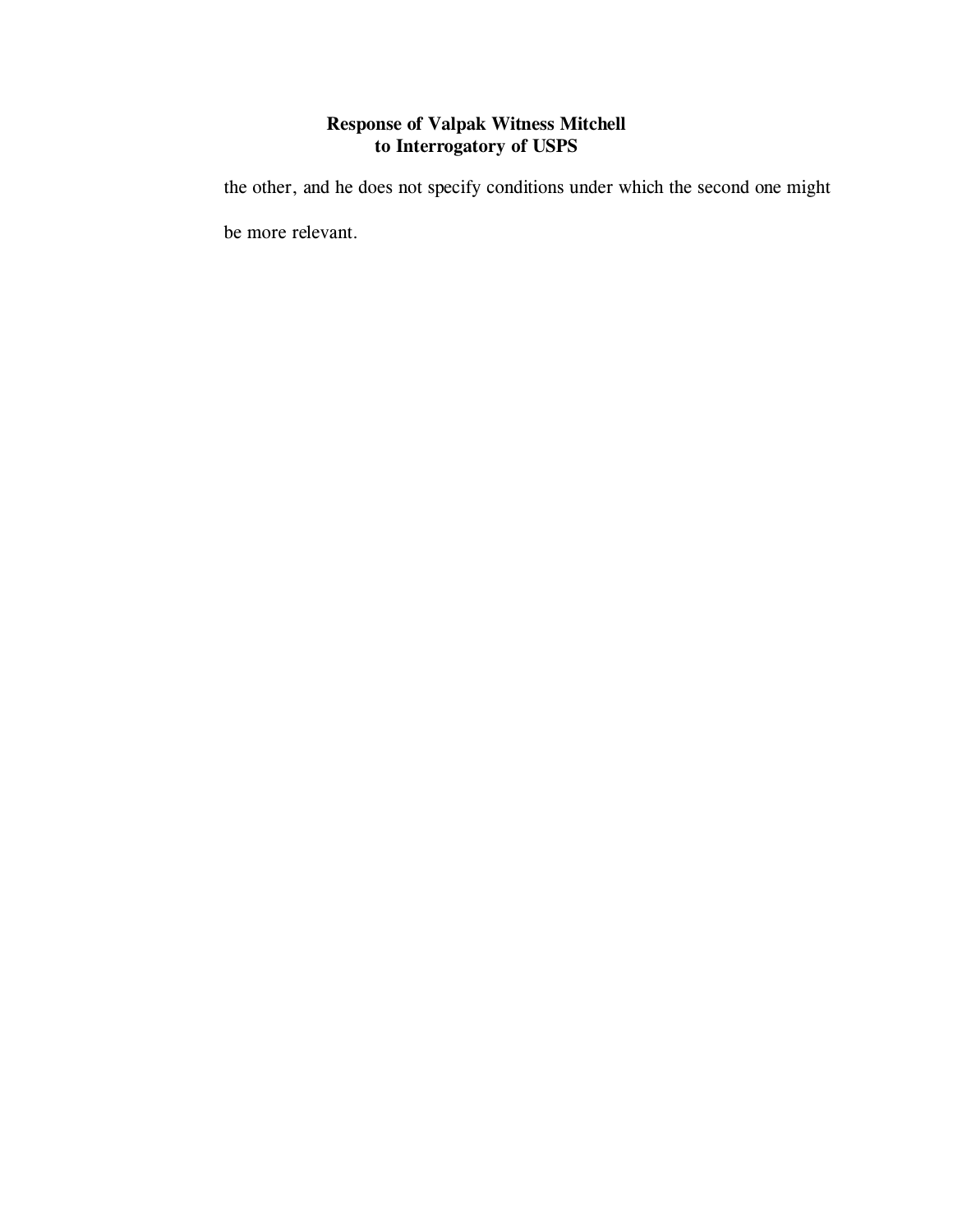## **USPS/VP-T1-6.**

Please refer to pages 105 and 106 of your testimony. Please confirm that your use of the two definitions of price discrimination described in Professor Stigler's book to apply differentially to shape-based cost differences and worksharing cost differences represents your own opinion and is not based on any explicit or analogous usage of the two definitions by Professor Stigler in published work. If you do not confirm, please supply examples and citations to published work where Professor Stigler used these two definitions to apply as you suggest in your  $w = \frac{1}{2}$  where  $\frac{1}{2}$  is the finition of a professor  $\frac{1}{2}$  in your suggest in your testimony.

#### Response:

I am not familiar with any published work of  $P$  rotation  $\mathcal{S}$  such stigler wherein he deals with  $\mathcal{S}$ issues of discrimination in ratesetting. Within a page or so of the two definitions at issue, however, he does discuss the importance of markets having different elasticities if discrimination is to occur and he does discuss the importance of markets being relatively independent, which is an issue of cross elasticity. Applying these notions to postal pricing is, in my opinion, relatively straightforward. (1) Differences in elasticities among subclasses receive a great deal of attention, but there is little discussion about whether the elasticities of categories within subclasses are different. If resources are to be allocated efficiently, another issue Stigler discusses at great length, this leads to equal percentage markups between categories like letters and flats, at least as a default solution. (2) Large potential gains being available on the technical side from having billions of pieces of mail processed in a lower-cost way, issues of worksharing have also received attention, with attendant arguments of significant cross elasticities between workshared and non-workshared mail. Since welfare gains tend to be smaller than these technical gains, and since any bases for discriminating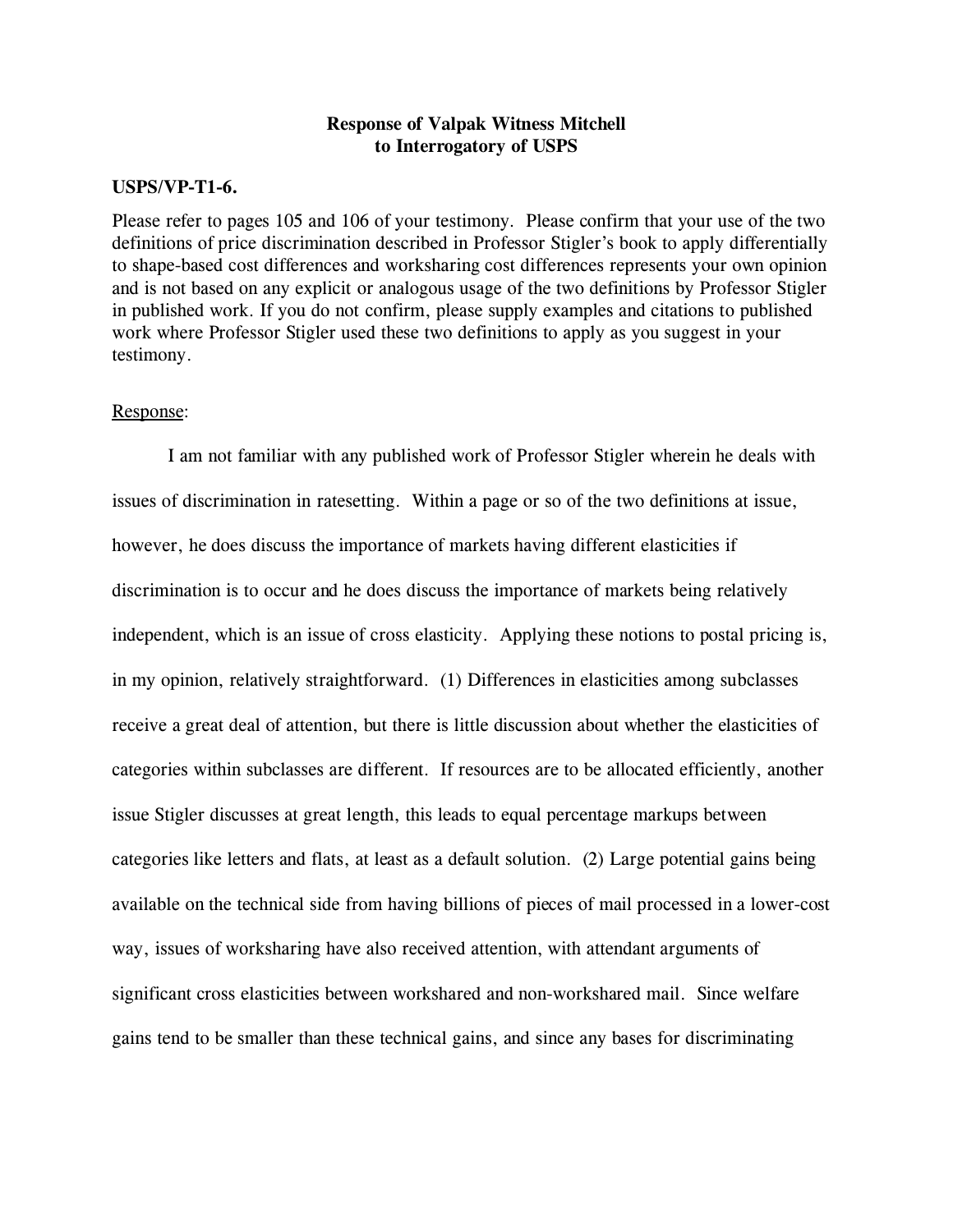among workshare categories are not generally clear, attention has focused on equality of perpiece contributions.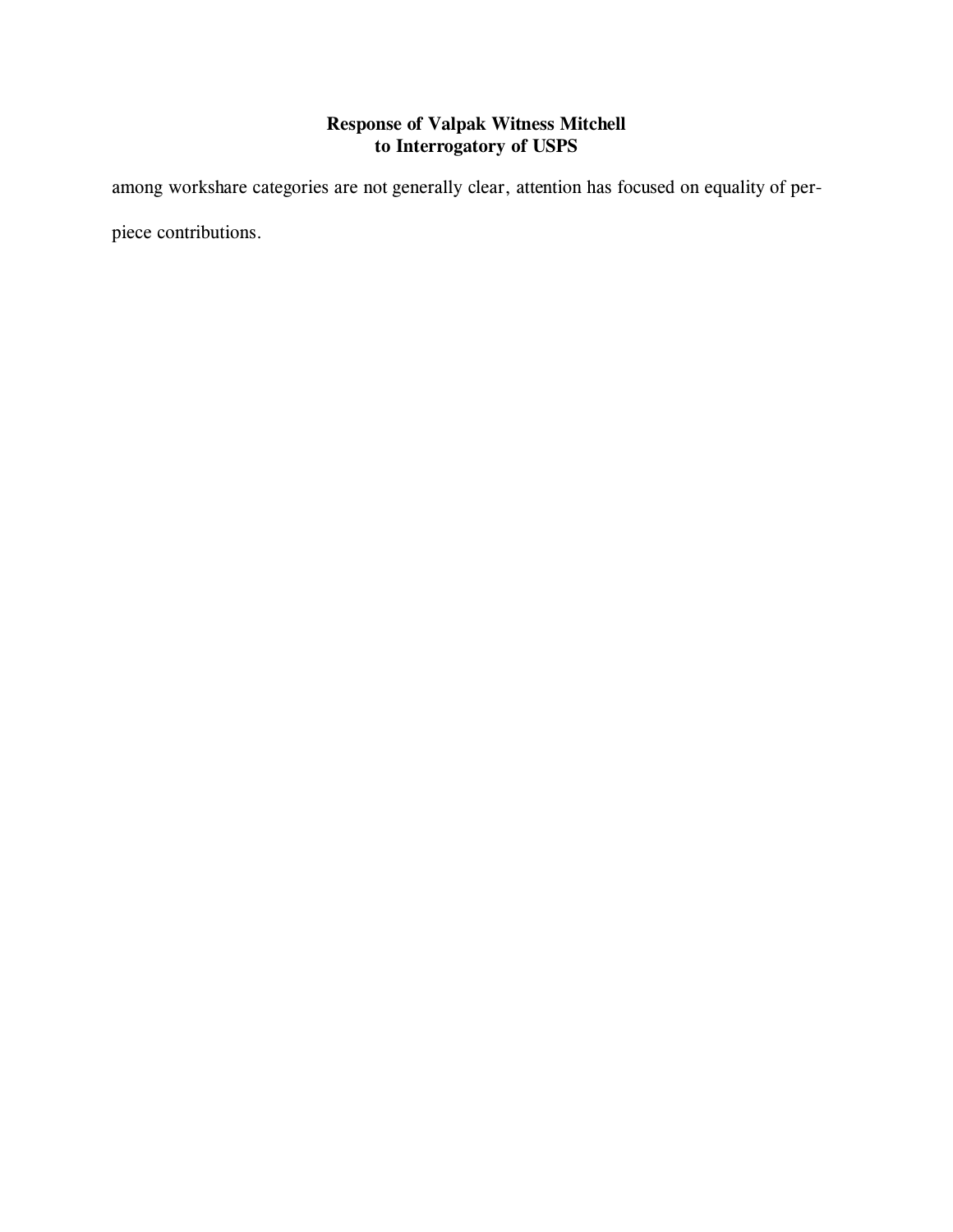# **USPS/VP-T1-7.**

Please refer to pages 109, lines 16-17 of your testimony. Do you consider parcels to be a "variant" of flats (or vice-versa) in the same or similar way that automation letters might be considered a variant of machinable letters?

- $(a)$ If your answer to the above question is in the affirmative, please explain why these two shapes should be considered variants of each other. these two shapes should be considered variants of each other.
- (b) If your answer to the above question is in the affirmative, please explain why letters and flats should not be similarly considered variants of each other. letters and flats should not be similarly considered variants of each other.

#### Response:

(a-b) The relation between automation letters and machinable letters is an intra-shape distinction and is generally considered to be one of  $\theta$ , although I would in  $\theta$ understand that several requirements are involved. The relation among letters, flats, and parcels, however, is more distant, for several reasons. (1) In worksharing, the gains can be very large, as in having substantial portions of mail processed in a lower-cost way. Geometrically speaking, such gains can be thought of as the areas of  $\mathcal{L}_{\text{max}}$  of  $\mathcal{L}_{\text{max}}$  is high and billions high and billions high and billions high and billions high and billions high and billions  $\mathcal{L}_{\text{max}}$ of pieces wide. Gains of this magnitude, which lead to a focus on cost avoidances, are not at issue in regard to movements between such categories as letters, flats, and parcels. (2) With automation, the processing of letters, flats, and parcels has become increasingly well defined and separate, much as though  $t_{\rm t}$  were separate products. (3) The cross elasticities between letters, flats, and flats, and parcels are generally thought of as rather low. It is easy to conceive of a mailer saying to a mail preparation agency: "You can put a barcode on that flat if you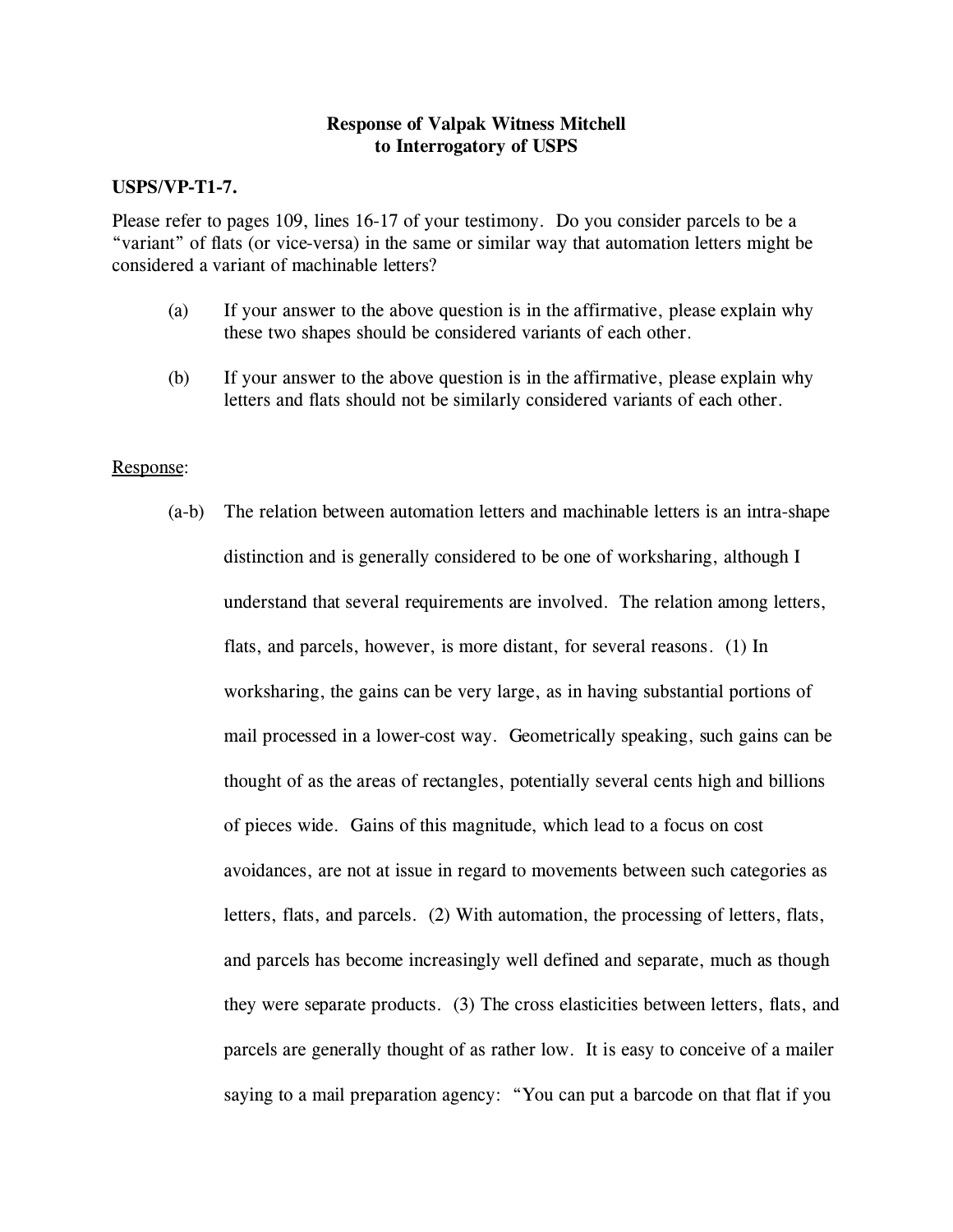want to, but don't you dare convert it into a letter." The reality is that separate markets are involved, again consistent with the notion of separate products. (4) If the resulting prices or market position of letters, flats, or parcels were found to raise questions, it would be easy to argue that separate subclasses should be considered, in which case questions of different markups would arise immediately, clearly a step beyond thinking in terms of a high passthrough of a cost difference between them. An argument for an automation subclass would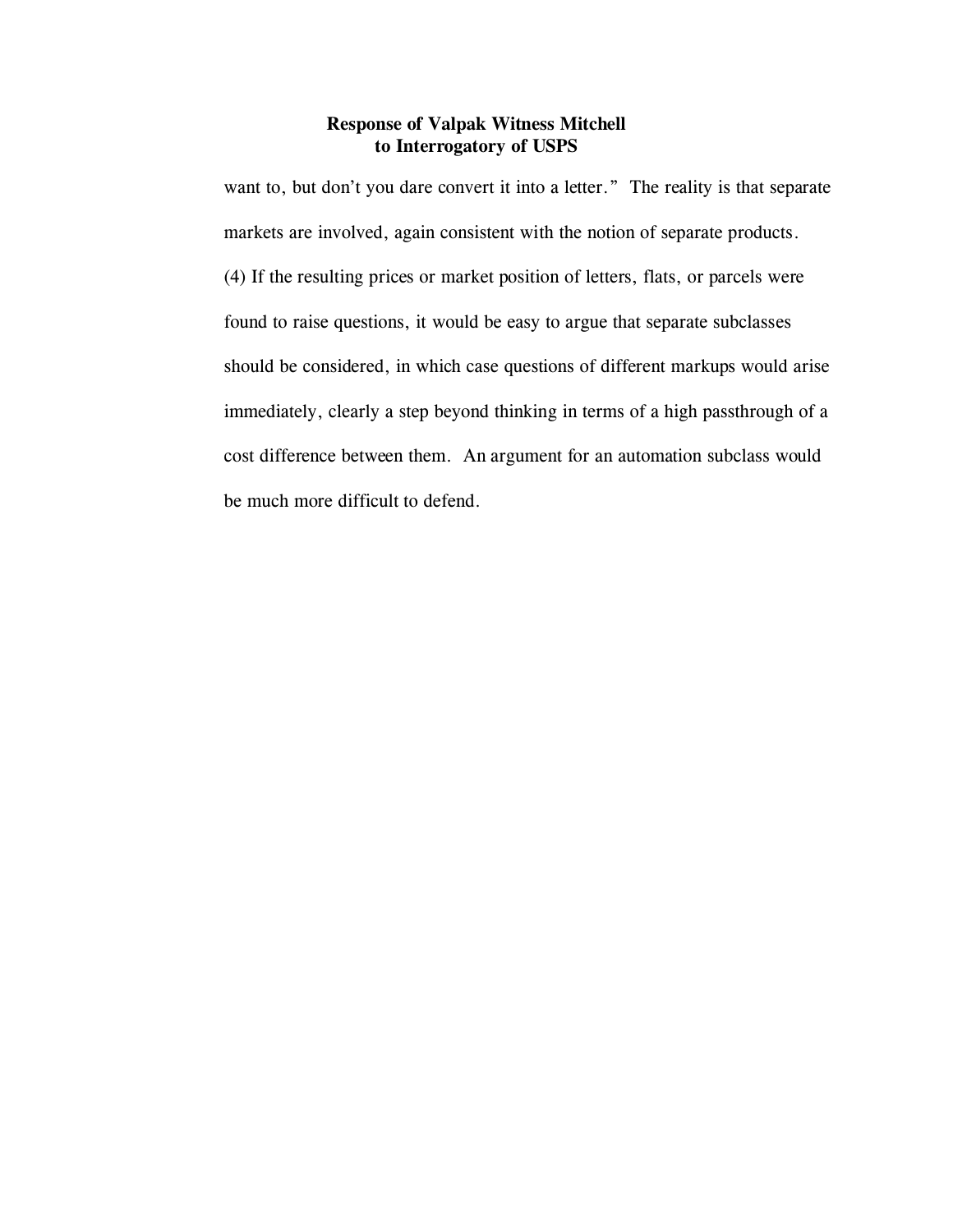## **USPS/VP-T1-8.**

Please refer to page 115, line 3 of your testimony. Please supply the data or studies you relied<br>on to determine that the differences in average weight between commercial Standard Mail Regular Basic nonautomation letters and Basic nonautomation flats will translate easily into "two or more truck-loads of flats for each truckload of letters."

#### Response:

My only reference was the billing determinants for Standard mail, contained in USPS- $\mathcal{L}_1$ , which show basic non-automation letters to have an average weight of 0.7951 ounces and corresponding flats to have an average weight of 1.9156 ounces, well over twice as much (both figures being on page 2 of section G-1, cells K12 and K19, respectively). Given that trucks loaded with printed matter such as Standard mail generally weigh out before they cube out, it seems intuitive that these differences could translate easily into "two or more truckloads of flats for each truckload of letters."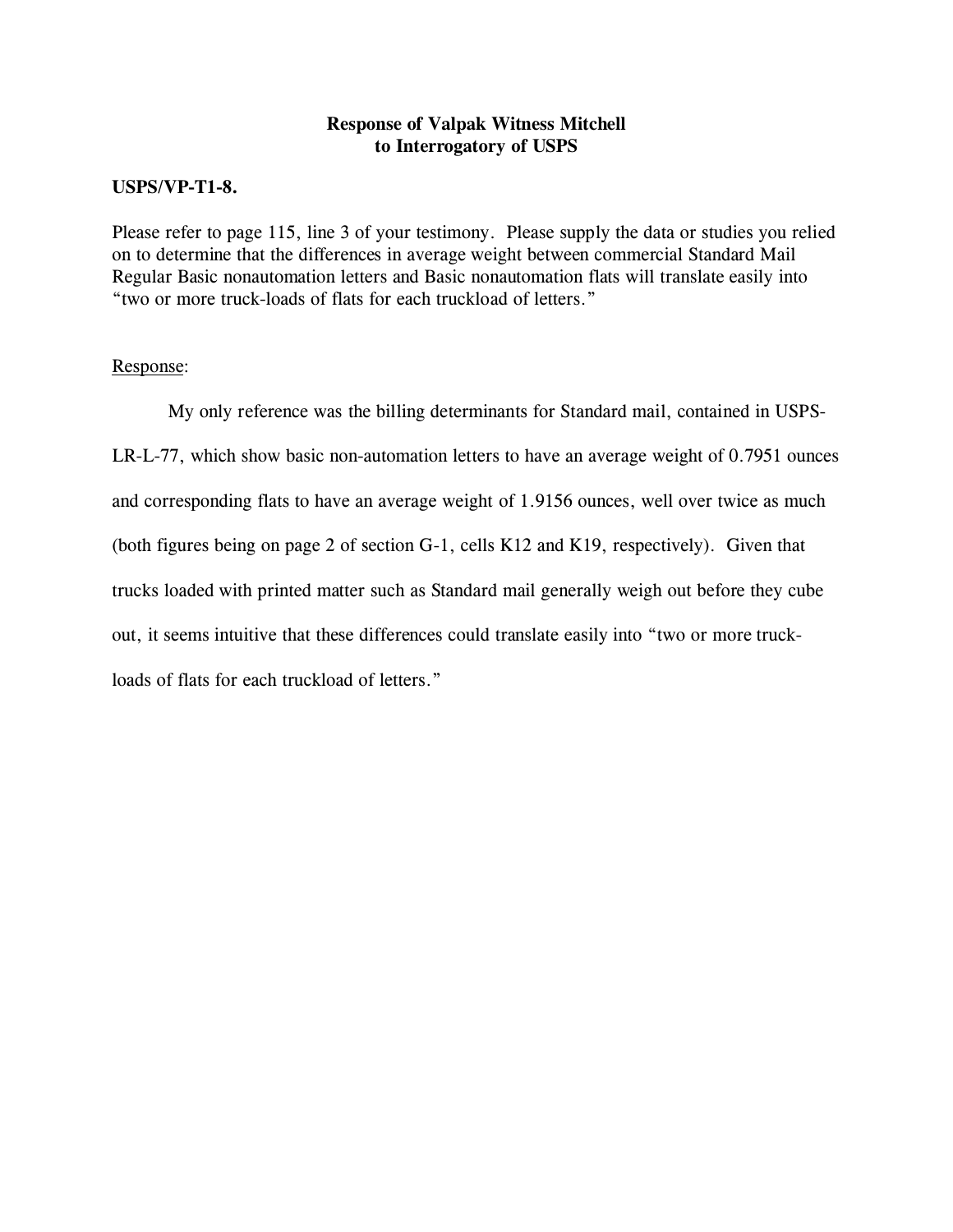# **USPS/VP-T1-9.**

Please refer to page 126, lines 12-16 of your testimony.

- (a) If the Commission were to follow your recommendation and establish an unrestricted Automation Basic Letters category in ECR (with the same minimums that now exist for Automation Basic Letters), is it your view that no mail that is currently being entered and processed as Standard Mail Regular 5- $\frac{1}{2}$  matrices is considered as  $\frac{1}{2}$  is considered as  $\frac{1}{2}$  and  $\frac{1}{2}$   $\frac{1}{2}$  and  $\frac{1}{2}$  and  $\frac{1}{2}$  and  $\frac{1}{2}$  and  $\frac{1}{2}$  and  $\frac{1}{2}$  and  $\frac{1}{2}$  and  $\frac{1}{2}$  and  $\frac{1}{2}$  and  $\frac{1}{2}$ digit Automation Letters would migrate to the new ECR category?
- (b) If your answer to the above question is not an unqualified no, please state whether you believe that carrier route sorting, sequencing and bundling of the newly migrated mail will have significant operational value to the Postal Service  $\frac{1}{2}$  mail  $\frac{1}{2}$  migration continues to delivery point sequence these letters at plants if the Postal Service continues to delivery point sequence these letters at plants.

#### Response:

- (a)  $\sum_{i=1}^{\infty}$  and  $\sum_{i=1}^{\infty}$  surprise to USPS/VP-T1-3(d).
- $\sum_{i=1}^{\infty}$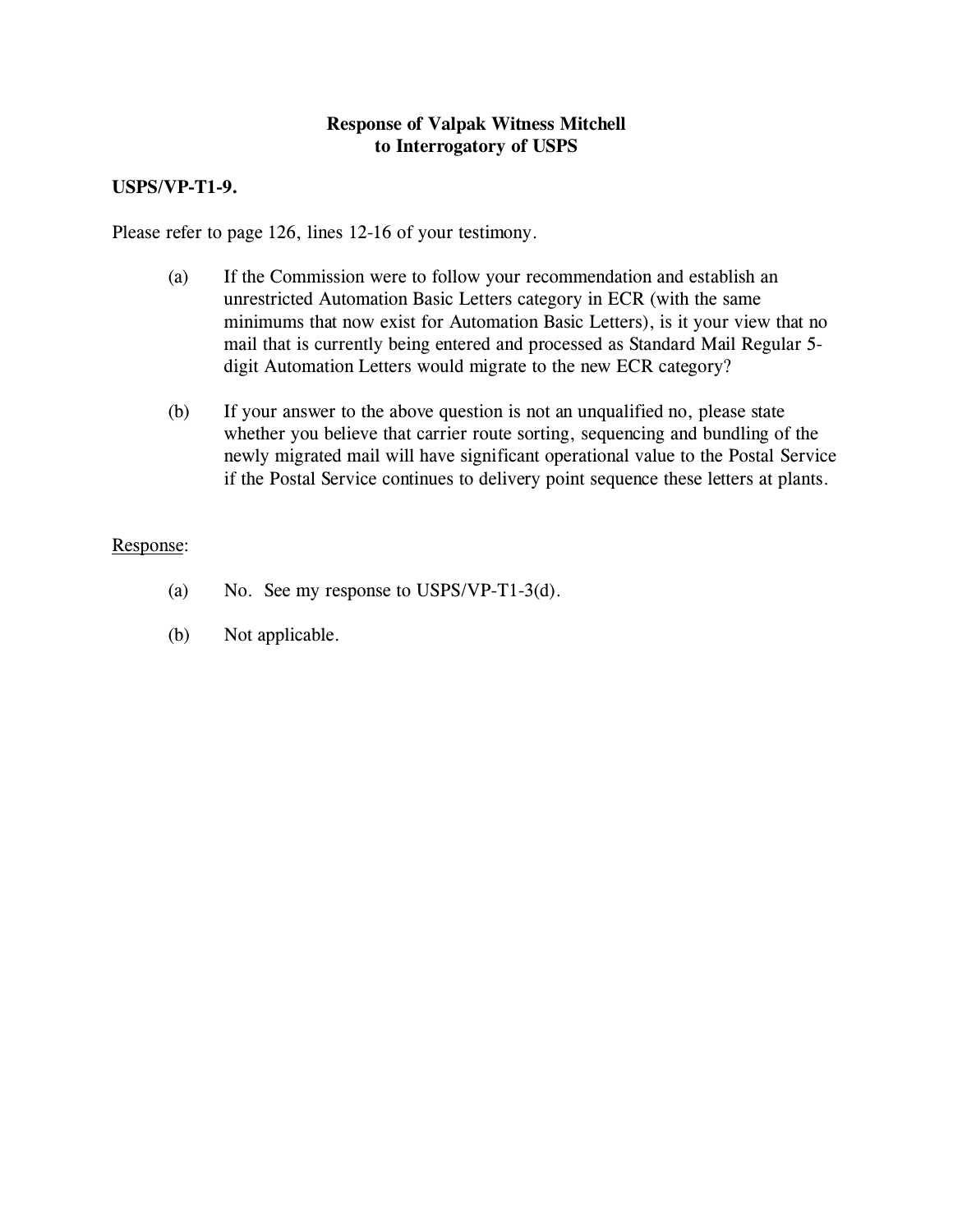# **USPS/VP-T1-10.**

Please refer to page 148, line 8 of your testimony. Please explain the basis for describing the proposed NFM rate category as "temporary" as opposed to a permanent rate category to which proposed the networking of the category as "temporary" as opposed to a permanent rate category to which is certain parcels will have temporary rate access.

#### Response:

The basis for my description was Postal Service witness Kiefer's use of the term "temporary," USPS-T-36, page 11, line 6. If I misinterpreted his statement, I would be happy for the record to contain any clarification on this point that the Postal Service wishes to provide. Whether it be temporary or permanent, relative to the Postal Service proposal, I have not proposed any changes in how the rates for the NFM category are developed.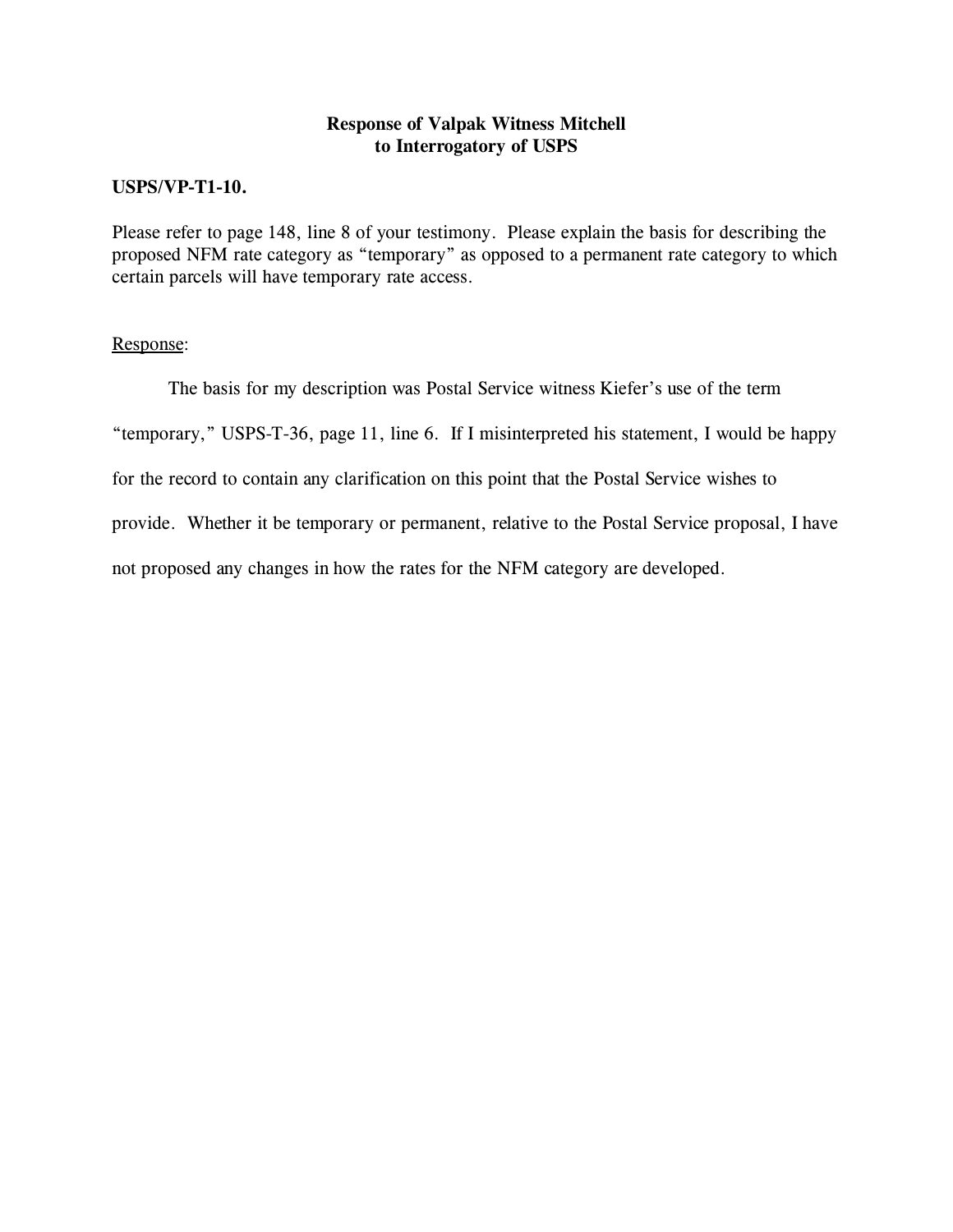## **USPS/VP-T1-11.**

Please refer to page 156, lines 4-10 of your testimony. Is it your view that limiting the passthrough of cost differences in order to partially offset the rate change impacts of rate deaveraging is not a legitimate tool in rate making? deaveraging is not a legitimate tool in rate to  $\frac{1}{e}$ .

## Response:

 $N_{\rm p}$  think a significant first step should be taken; otherwise, response to the taken; otherwise, responses to the taken; otherwise,  $\sigma$ decision to deaverage can be minimal and it can take a long time to get to the preferred rate position. Part of the problem here is that other events can occur along the way, and interfere with the best laid of plans. Also, questions should be raised about limiting *established* discounts as part of such an arrangement, since the effects on mailers could be significant and it might be difficult to get those discounts back in place. In any case, the situation needs to be examined.

The categories at issue on page 156 are those of machinable flats. The basic level is the proposed to be deaveraged into mixed ADC and ADC, and the 3/5-digit level into 3-digit and 5-digit. In doing this, there is no reason to reduce the passthrough between the MxADC/ADC aggregate and the 3-d/5-d aggregate, as this would disadvantage *both* 3-digit and 5-digit mailers. Under the Postal Service proposal, MxADC mailers see an increase of 18.73 percent while 3-digit mailers see an increase of 24.34 percent. A case could therefore be made for a temporary passthrough of greater than 100 percent between the ADC level and the 3-digit level.

Another problem exists in the rate difference between machinable flats and corresponding automation flats. Under the Postal Service proposal, this difference is larger at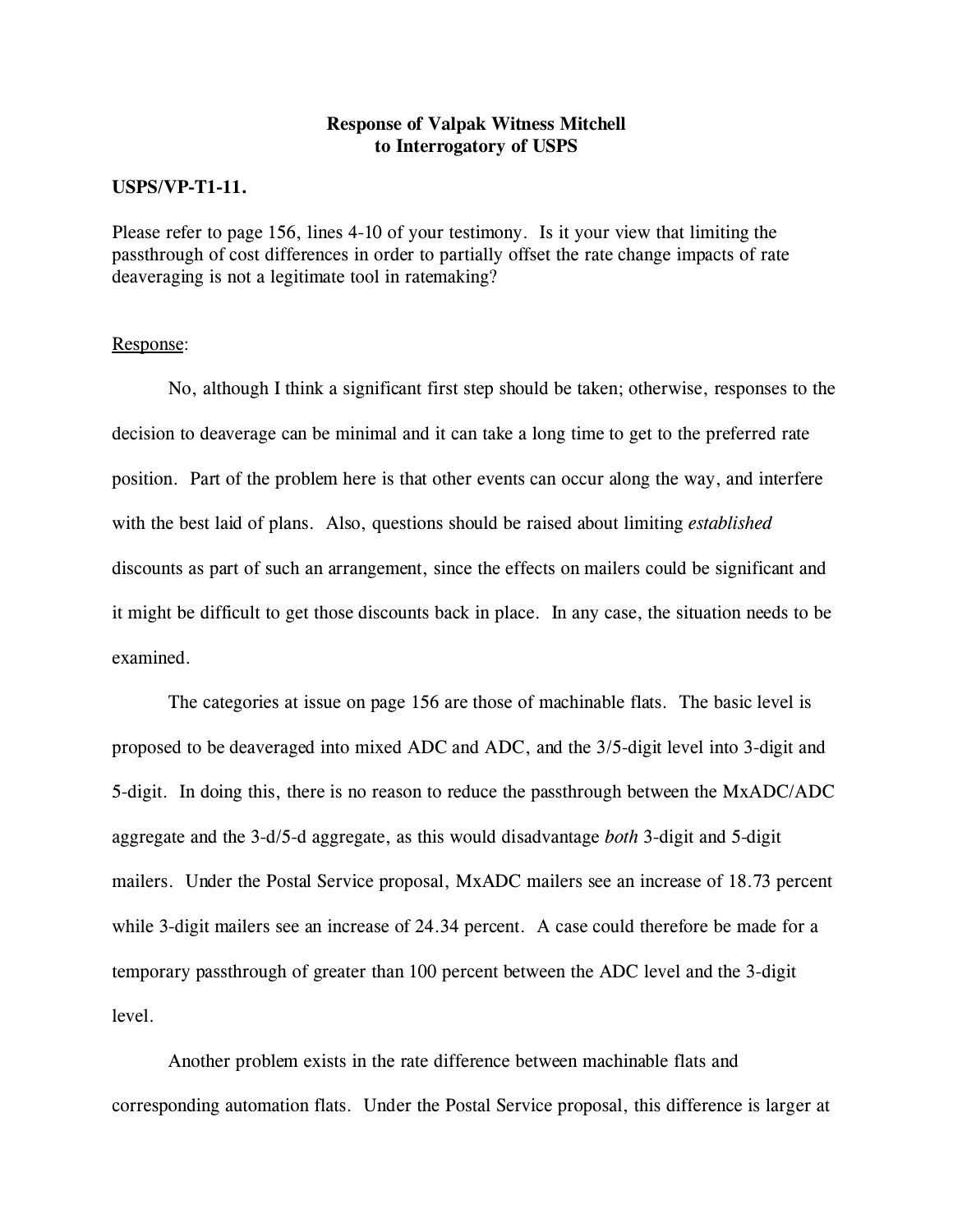the 5-digit level than at the MxADC level (4.3 cents at the former and 4.0 cents at the latter). If anything, the difference at the 5-digit level should be *smaller* than at the MxADC level. This is because, at the 5-digit level, the Postal Service receives very little benefit from having a barcode applied by the mailer. Therefore, if an "offset" is going to be developed, a number of factors need to be taken into account.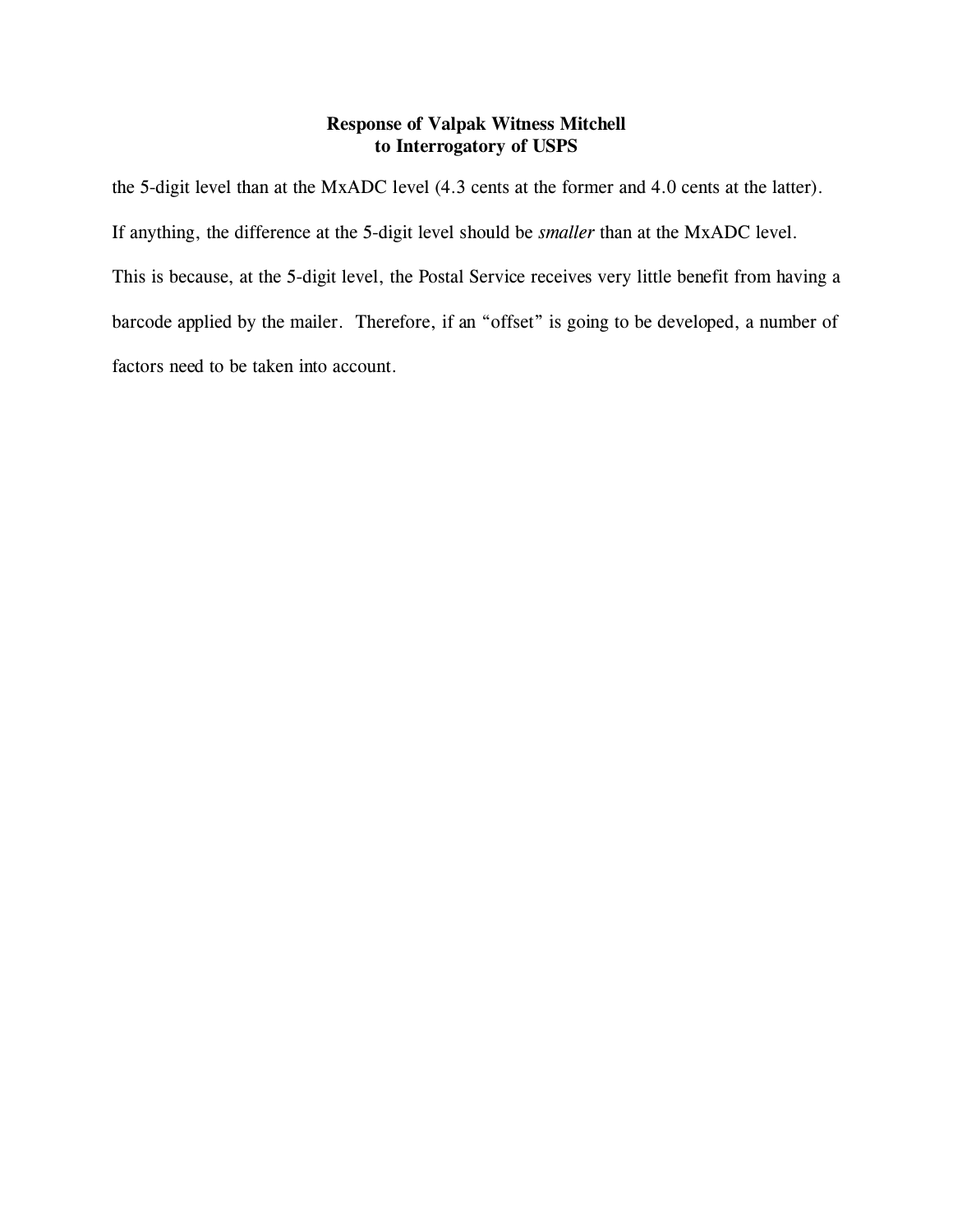# **USPS/VP-T1-12.**

 $P_{\text{reg}}$  and the page 156,  $\frac{1}{2}$  of  $\frac{1}{2}$  of  $\frac{1}{2}$  of  $\frac{1}{2}$  of  $\frac{1}{2}$  of  $\frac{1}{2}$  of  $\frac{1}{2}$  of  $\frac{1}{2}$  of  $\frac{1}{2}$  of  $\frac{1}{2}$  or  $\frac{1}{2}$  or  $\frac{1}{2}$  or  $\frac{1}{2}$  or  $\frac{1}{2}$  or  $\frac{1}{2}$  o deaveraging occurs…significant impacts on mailers should be expected, and accepted."

- $\frac{1}{2}$  Is it your view that the Postal Service and mailers whose rates are pushed up by rate deaveraging should "accept" those impacts, regardless of the size of the impact?
- (b) If your answer to part (a) is not an unqualified yes, please state at what level would deaveraging rate impacts become unacceptable and warrant rate change.<br>mitigation .......<sub>g</sub>........

#### Response:

(a-b) Page 156 is part of a section that discusses the deaveraging of basic flats and 3/5-digit flats (machinable, in Regular). It might be better to think of acceptance in terms of whether the bases for the increases are justified and understood. It is true that some mailers would realize effects, usually on a limited portion of their mail, though this would not apply to the Postal Service. In effect, an opportunity to be averaged with some lower-cost mailers is being withdrawn. See also my responses to USPS/VP-T1-19, 23, and 24.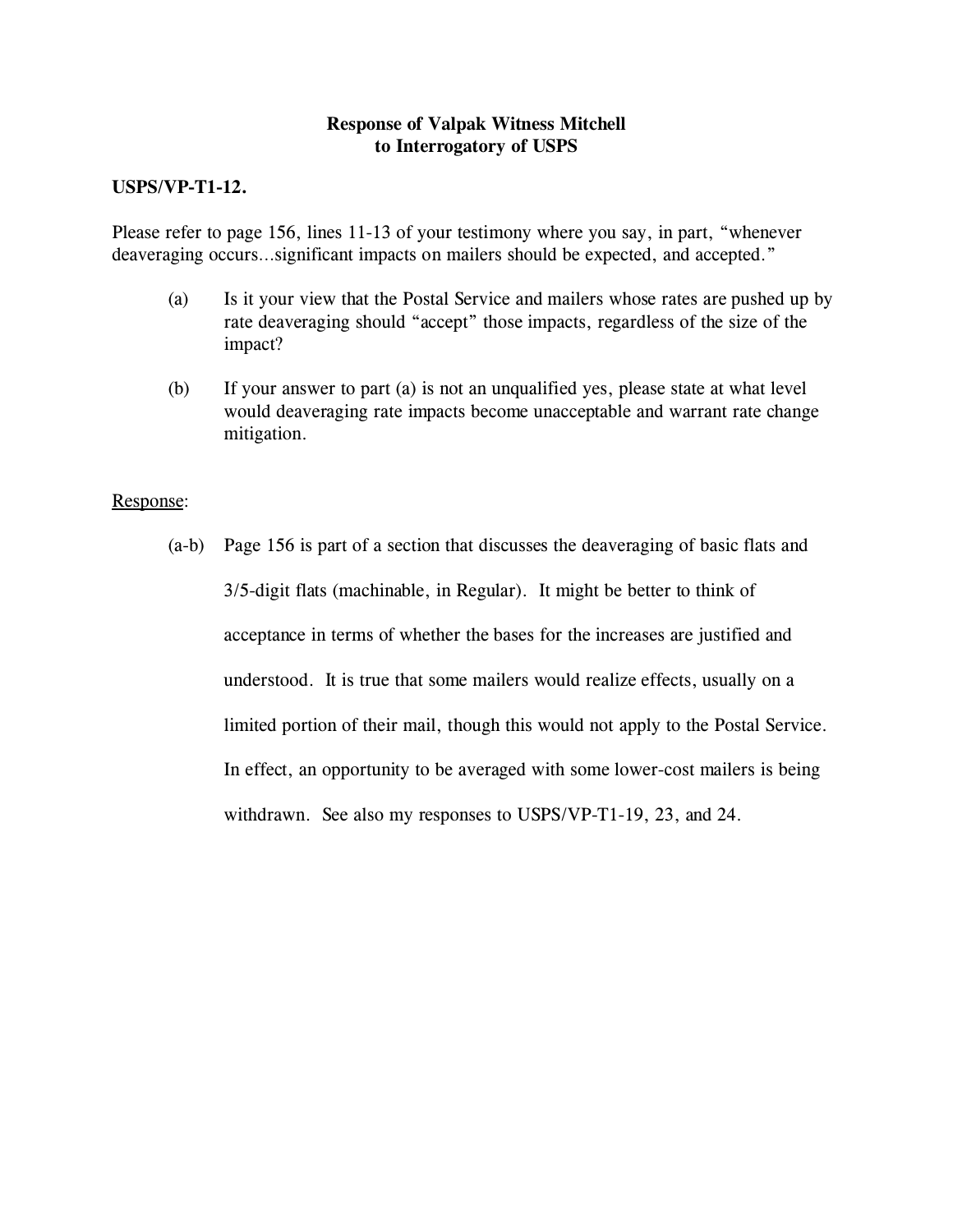## **USPS/VP-T1-13.**

Please refer to pages 156-57, subsection 9 of your testimony. If the Commission were to agree with your assertion that the letter-flat cost differential should be more fully reflected in rates. would it be your view that mailers whose rates were pushed up "accept" those impacts,  $\frac{1}{2}$  regardless of the size of the impact? Please evolain vour answer fully regardless of the size of the impact? Please explain your answer fully.

#### Response:

In subsection 9, the word "accept" is not used, although it is used in the subsection referenced in USPS/VP-T1-12. Please see my response to that interrogatory.

One could hypothesize a linear relation between the size of a rate increase and the degree of unhappiness. It might be better to think of acceptance in terms of whether the bases for the increases are justified and understood. Consider the following example. Suppose that you (my reader) and I each have a life insurance policy with the same company and that the rates for some years have been the same for smokers and non-smokers. I am a smoker and you are not. With increased knowledge about the health effects of smoking, our company has decided to deaverage the rates and charge me more and you less. The explanation is that the costs have not been reflected in the rates. I could be given the opportunity to talk to the insurance company and explain why my rates should not increase, and I could attempt to make a case that the company is being unfair to me. But I do not get a vote. Unless I give the company a good reason, which I cannot, it will not reduce my rate. The company does, however, provide me with a rational explanation, which would seem a reasonable thing for it to do. The fact that rates have been out of alignment with costs in the past is not relevant.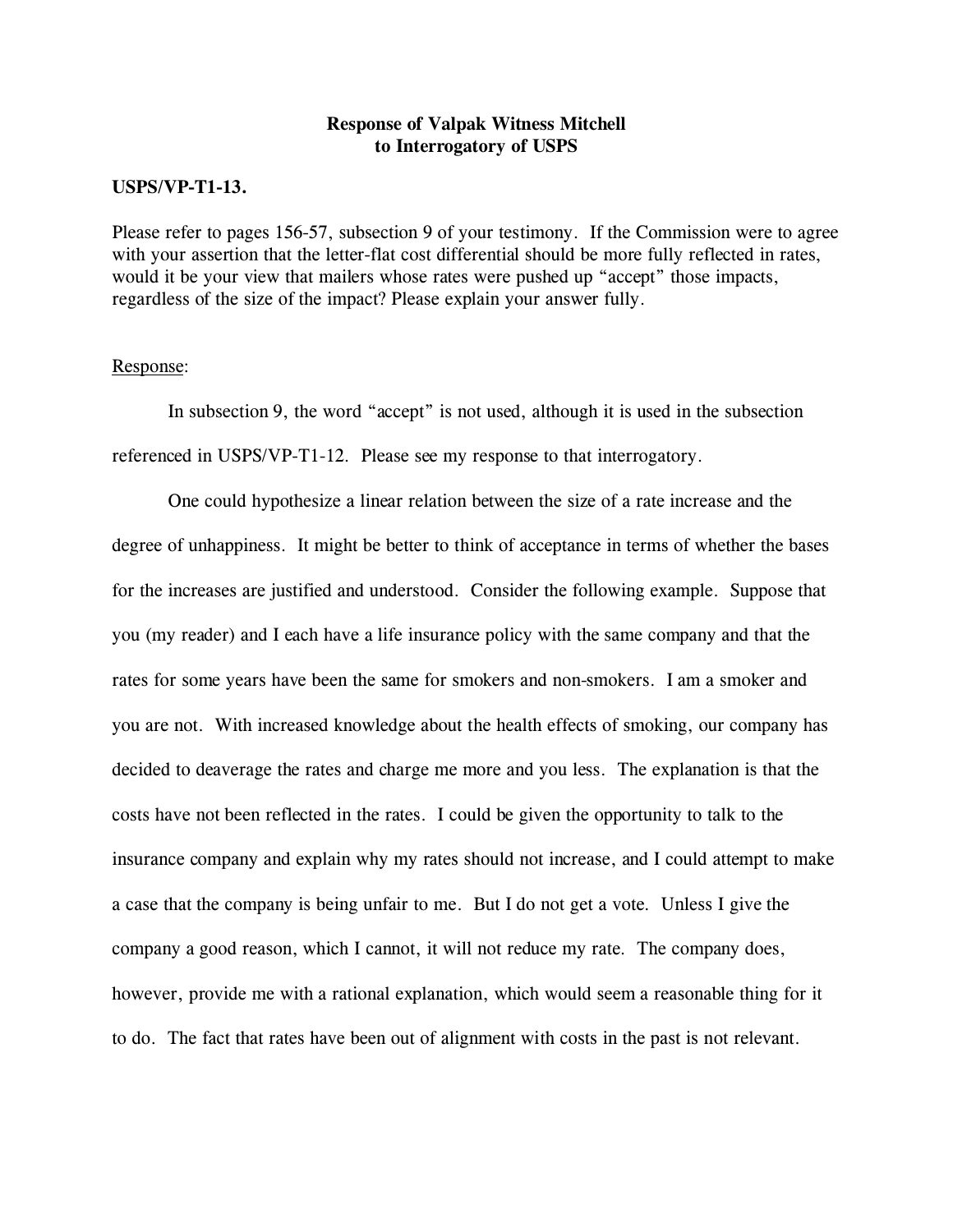Also, to the extent to which you express yourself on the decision to deaverage, I would guess

that you would support it and argue that it is fair to all parties.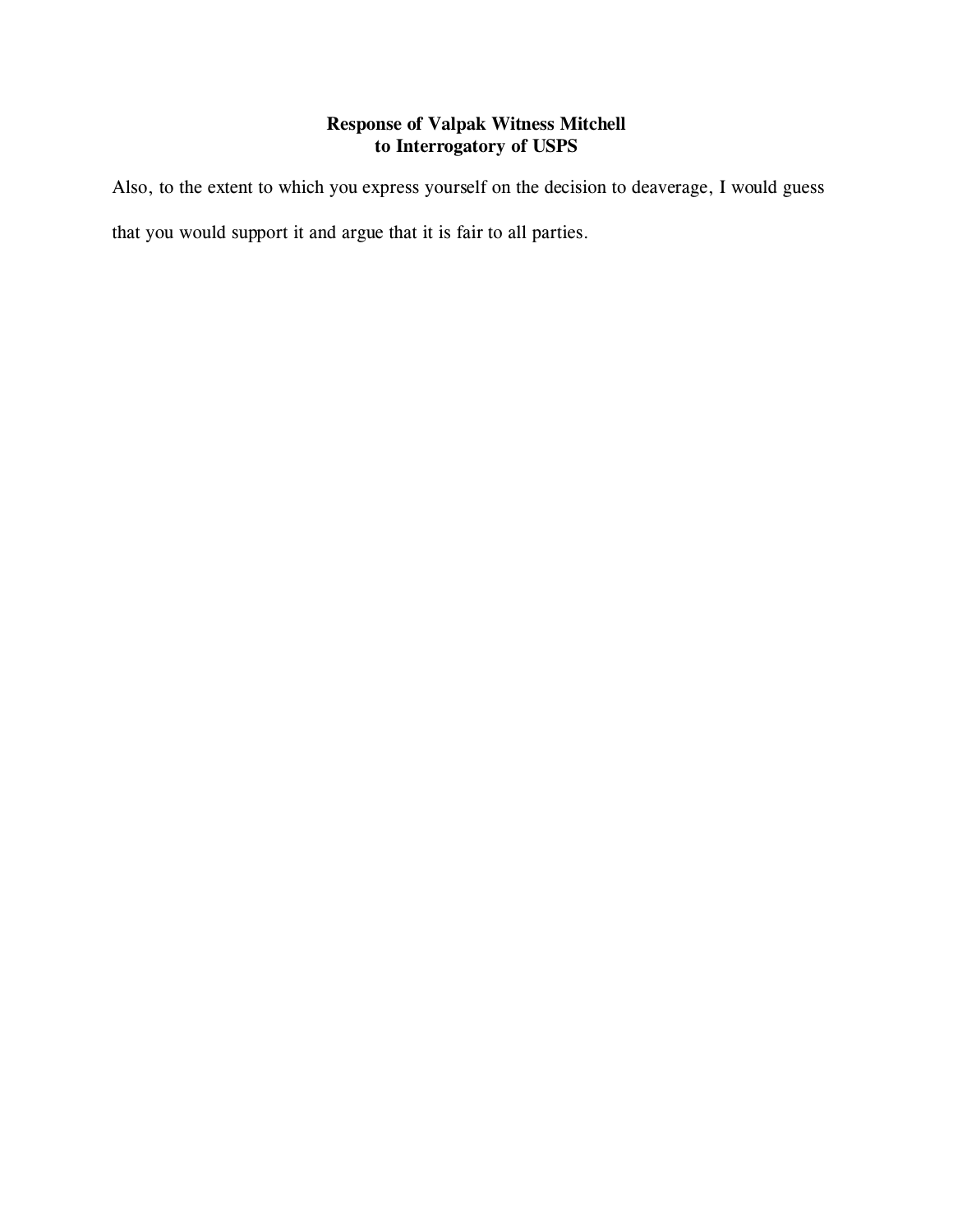# **USPS/VP-T1-14.**

Please refer to page 171, lines 8-18 of your testimony.

- (a) If the Commission were to follow your proposal and recommend rates for the ECR Basic Letters category that were below the rate for Standard Mail Regular 5-digit Automation Letters, is it your view that no mail that is currently being entered and processed as Standard Mail Regular 5-digit Automation Letters  $\frac{1}{2}$  enter a normal matrix  $\frac{1}{2}$  or  $\frac{1}{2}$  and  $\frac{1}{2}$  and  $\frac{1}{2}$  and  $\frac{1}{2}$  and  $\frac{1}{2}$  and  $\frac{1}{2}$  and  $\frac{1}{2}$  and  $\frac{1}{2}$  and  $\frac{1}{2}$  and  $\frac{1}{2}$  and  $\frac{1}{2}$  and  $\frac{1}{2}$  and  $\frac{1}{2}$  $\sim$  and migrate to the ECR Basic Letters category?
- (b) If your answer to the above question is not an unqualified no, please state whether you believe that carrier route sorting, sequencing and bundling of the newly migrated mail will have significant operational value to the Postal Service  $\frac{1}{2}$  mail  $\frac{1}{2}$  migration continues to delivery point sequence these letters at plants if the Postal Service continues to delivery point sequence these letters at plants.

#### Response:

- (a) Please see my response to USPS/VP-T1-1.
- (b) According to sheet 18 of the UDCMOdel worksheet of USPS-LIFE  $\alpha$ , about 12 percent of Standard letters are DPS'd. I have not found separate figures for 5 digit automation and basic ECR letters. However, my proposal develops rates using the costs that are available, which include a non-machinable component in basic ECR letters. My strength does not lie in describing the details of operations. It is important to note, however, that operations are only one part of any rate difference. The other part relates to the subclasses involved, which goes back in part to whether the market characteristics, on average, are different  $f(x) = f(x)$  matrix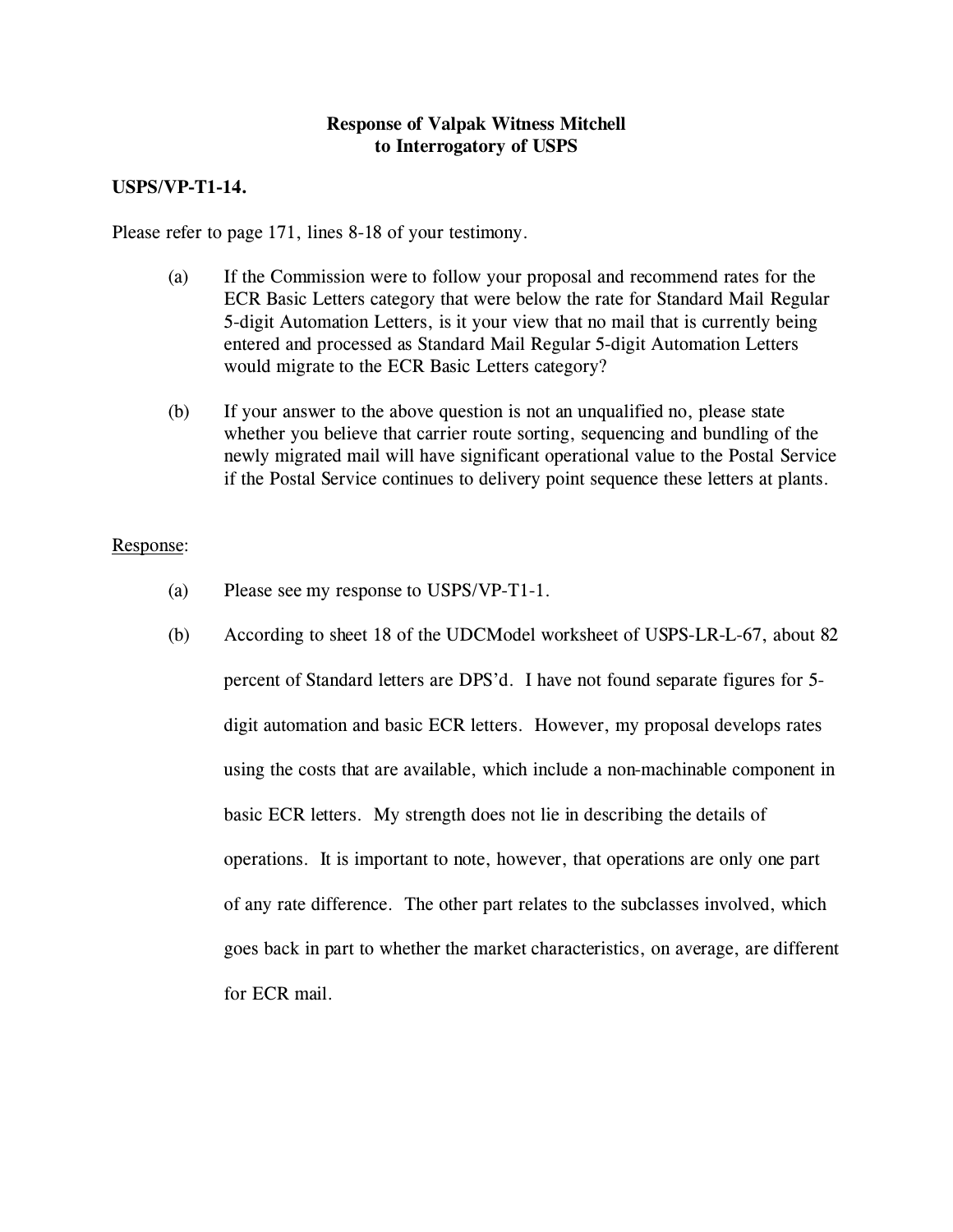## **USPS/VP-T1-15.**

Please refer to page 182, lines 16-18 of your testimony. Please state the basis for your opinion that the studies that show the effect of weight on cost of Standard Mail are not reliable. If you relied on your own or other analyses of these studies, please provide those analyses and state which studies were evaluated in each analysis. which studies were evaluated in each analysis.

#### Response:

The sentence beginning on line 16 says: "If one takes the position, as I do, that the studies done to date the effects of  $\mathcal{S}$  of  $\mathcal{S}$  of  $\mathcal{S}$  of  $\mathcal{S}$  . The costs of  $\mathcal{S}$  are are are as indicative but not terrible, then no real basis  $\mathcal{E}$  is the point charges. The point charges of  $\mathcal{E}$ The phrase "not terribly reliable" is an expression meaning somewhat reliable, but not as reliable as one would wish. Also, the word "indicative" was meant to be positive.

However, I have reviewed studies of weight over a period of years, in a very general way. Although there is some consistency over time in the results, my recollection is that the  $g_{\text{eff}}$  is defined. Also, although and well behaved. Also, although I am not although I am not an indices  $\frac{1}{2}$ expert on statistical confidence levels and standard errors, I have always been concerned that the estimates we have are very rough. I feel like my concerns were shared by Postal Service with Daniel in Docket No. R2000-1, who, referring to her own work, said: "The results of the weight analysis presented in this testimony are intended to guide rate design by providing a *general* indication of the effect weight has on total volume variable costs. They are not necessarily intended to be an exact quantification of costs for every individual weight increment." USPS-T-28, p. 3, ll. 21-24, emphasis in original. Then, after reviewing some factors that made her study complex and difficult, she said: "Thus, while it is possible to